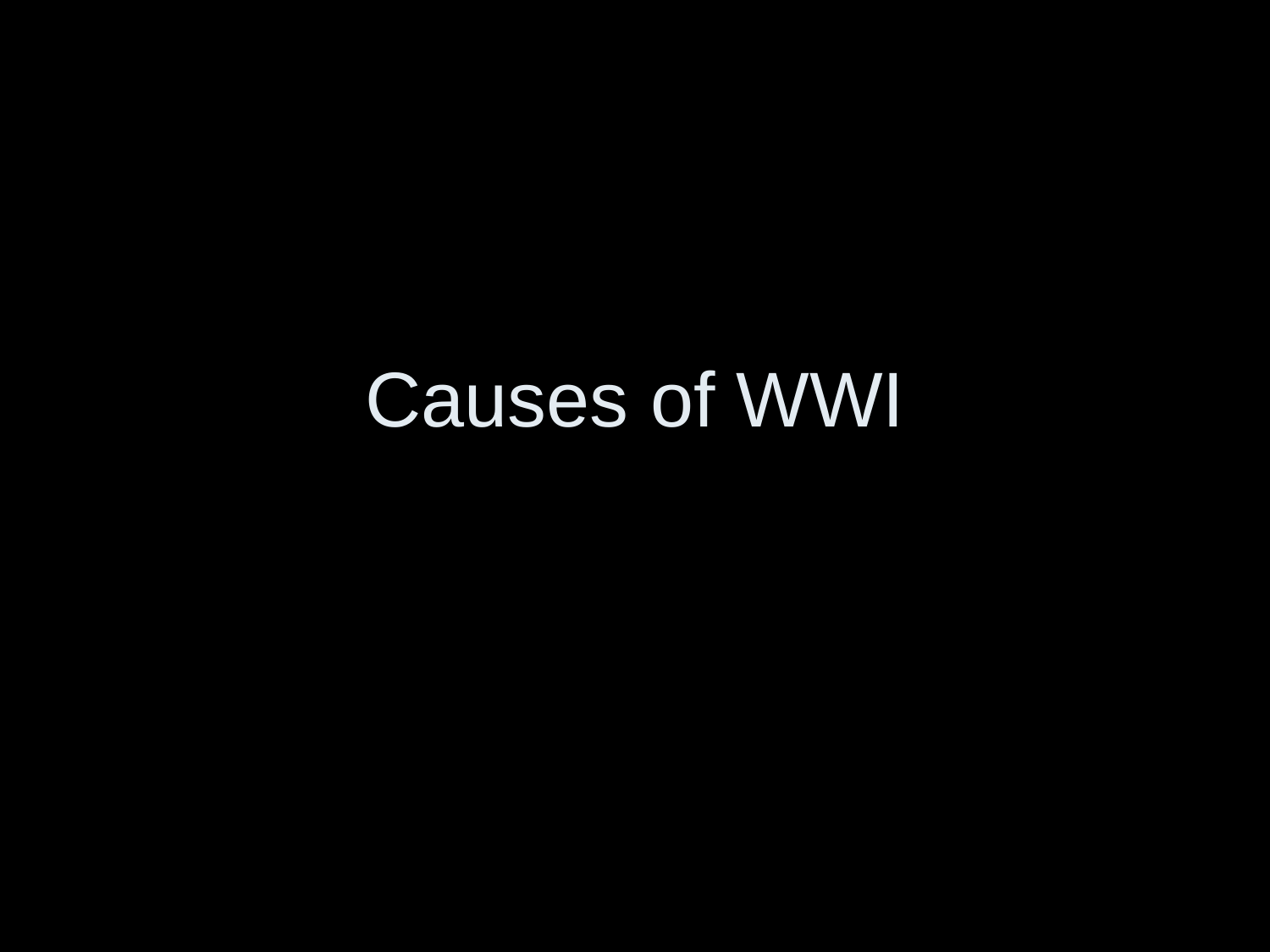## Causes of WWI - Overview

- Power Vacuum Ottoman Empire
- Nationalist movements
- Military strategies
- The New Imperialism
- Militarization & Alliances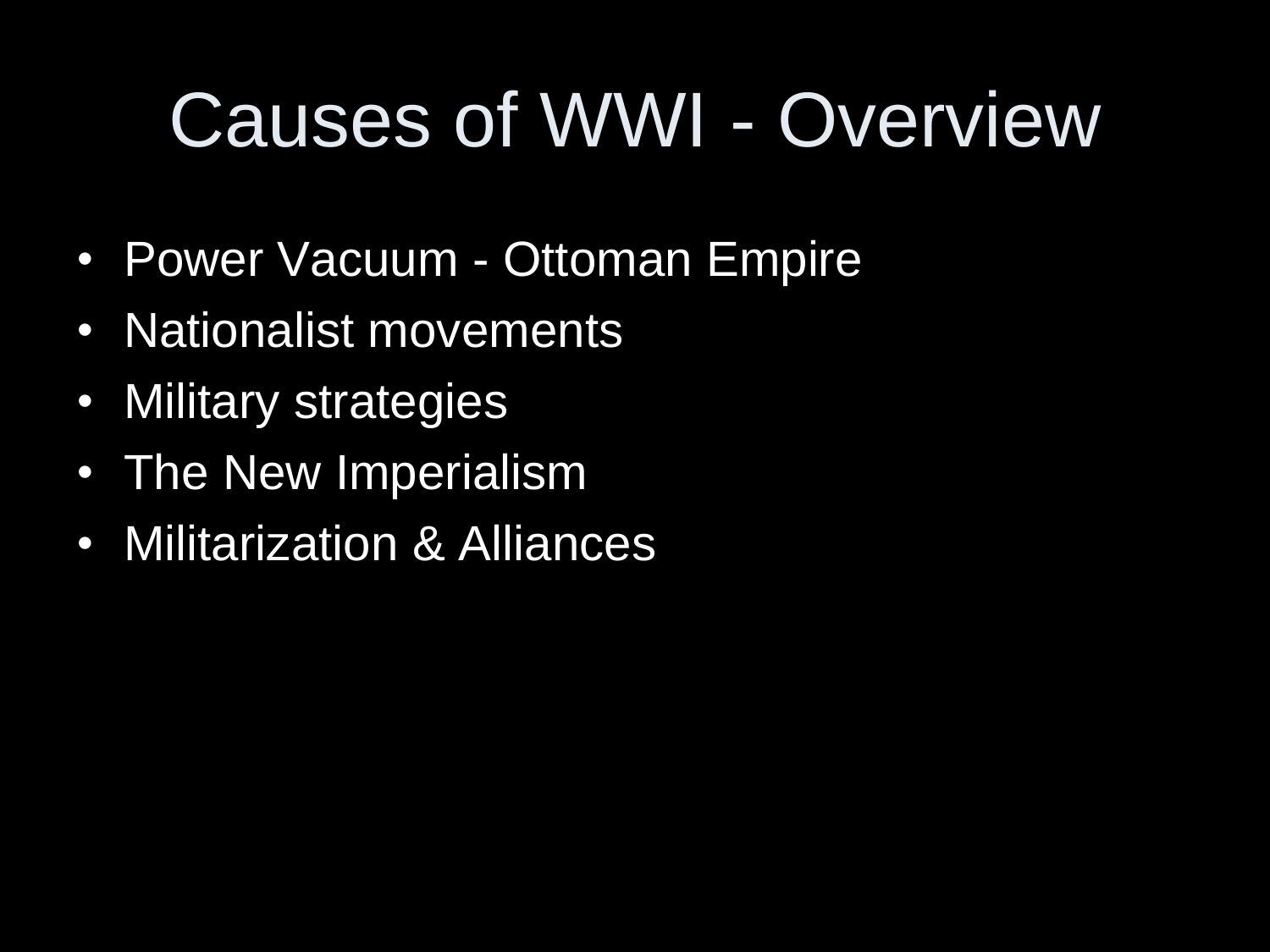### Power Vacuum – The Ottoman **Decline**

- Ottoman Empire the "Sick Old Man" of Europe
- Greece (1821), Serbia (1817), Hungary (1848), Bohemia (1848), Bosnia (1875)
- "Young Turk" movement Modernization, Centralization, **Ethnic Cleansing** – The Armenian Genocide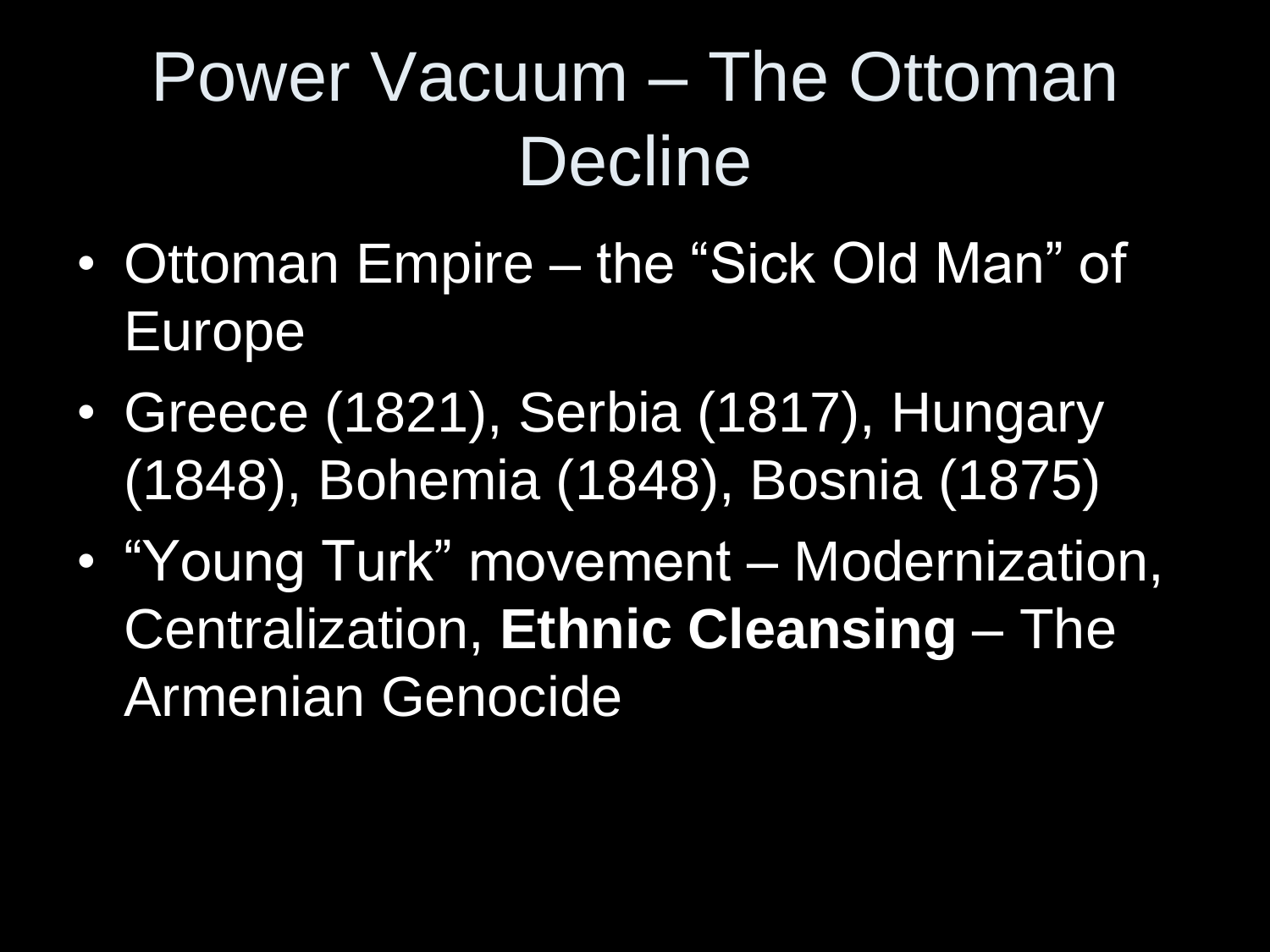#### Desert Trek after exile

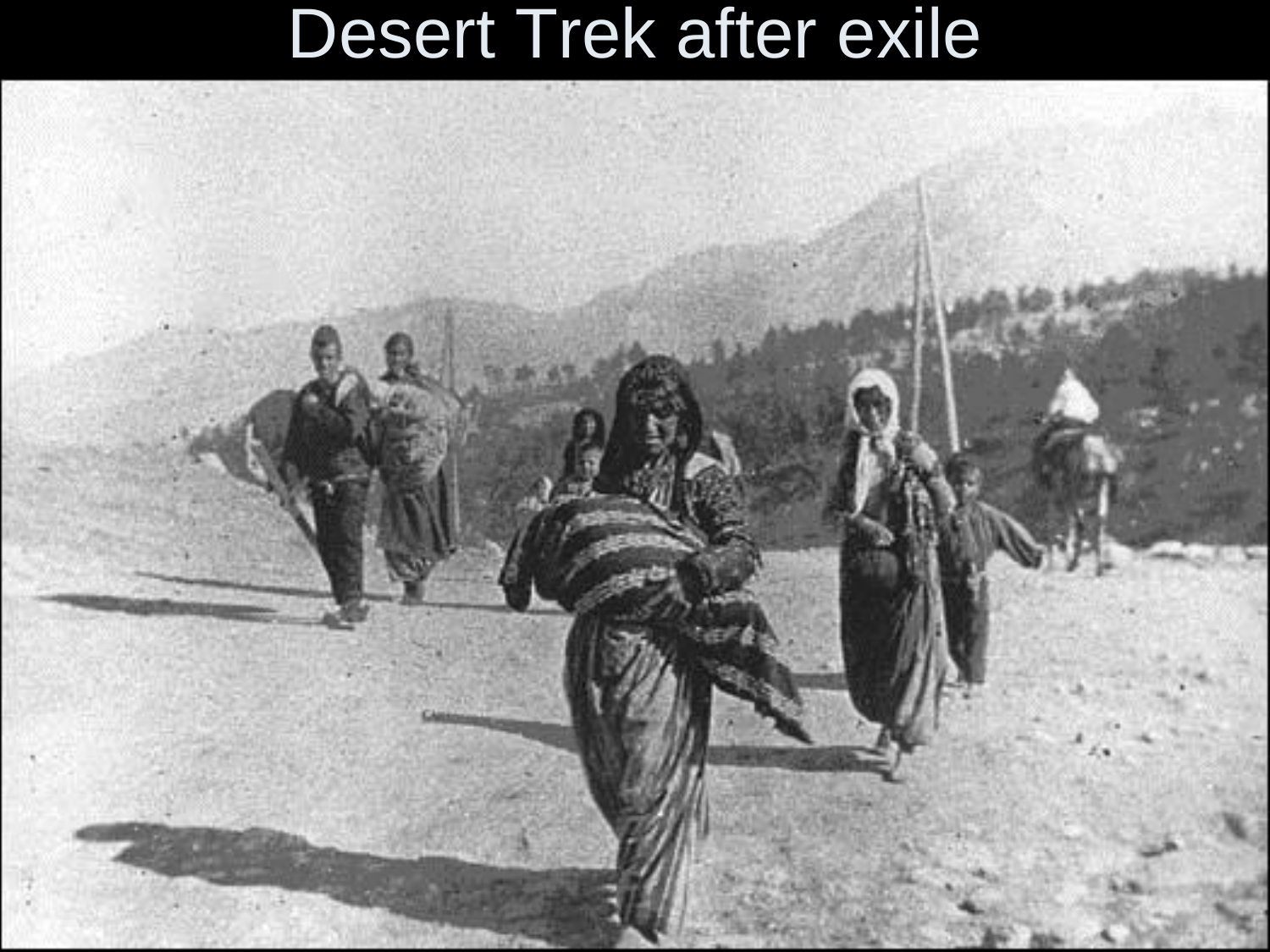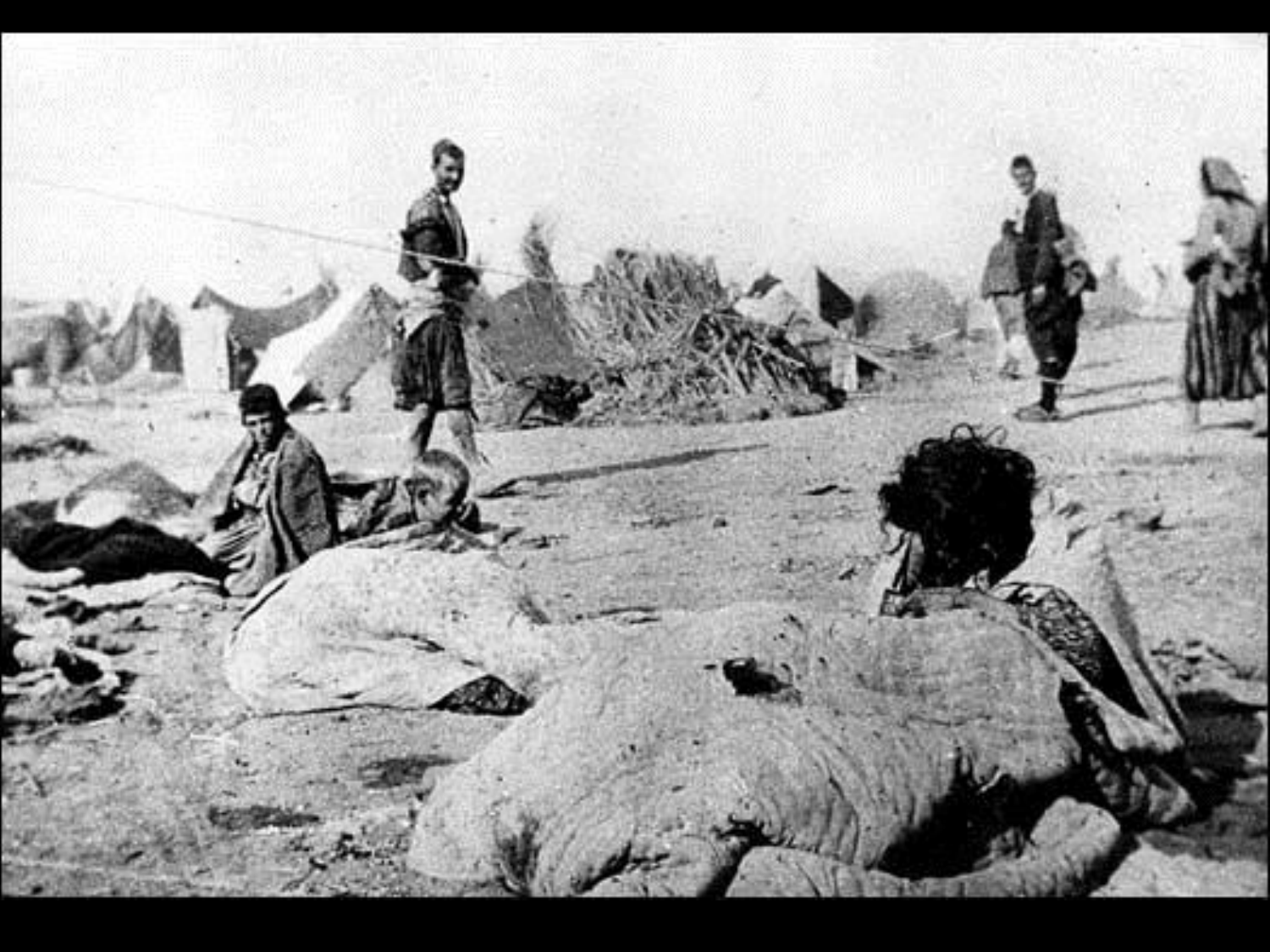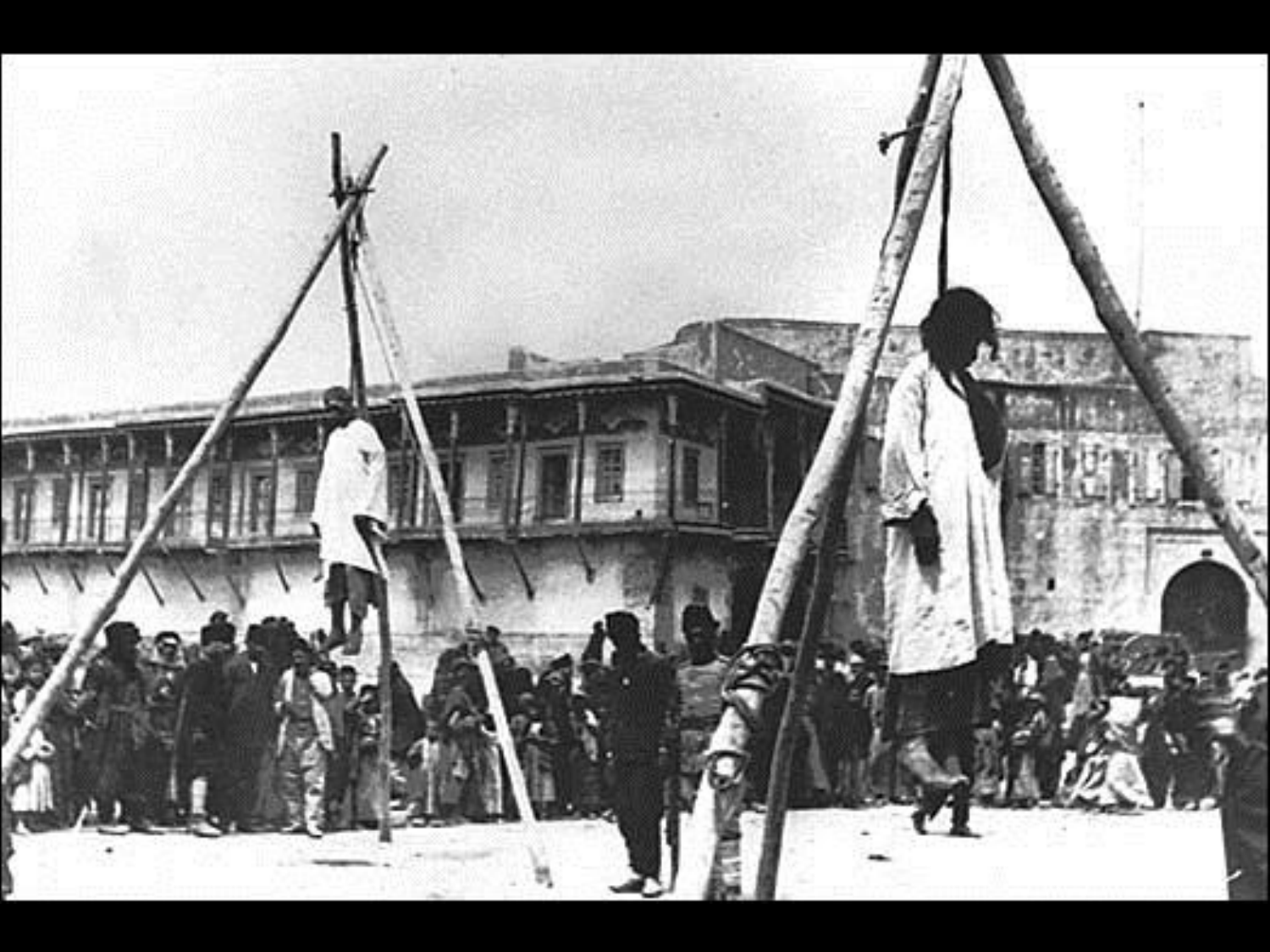### Armenian Orphans

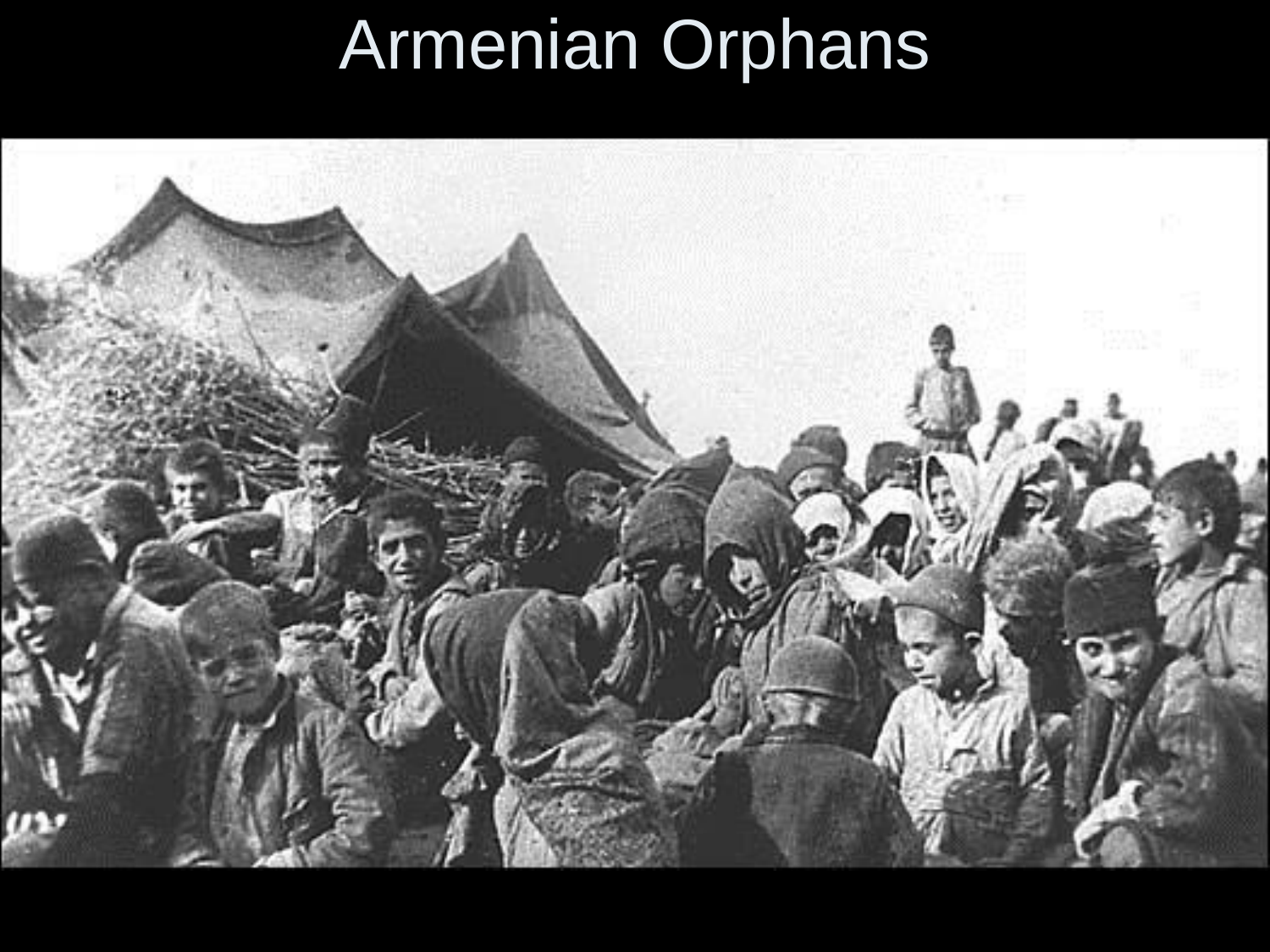#### Armenian Women in Streets

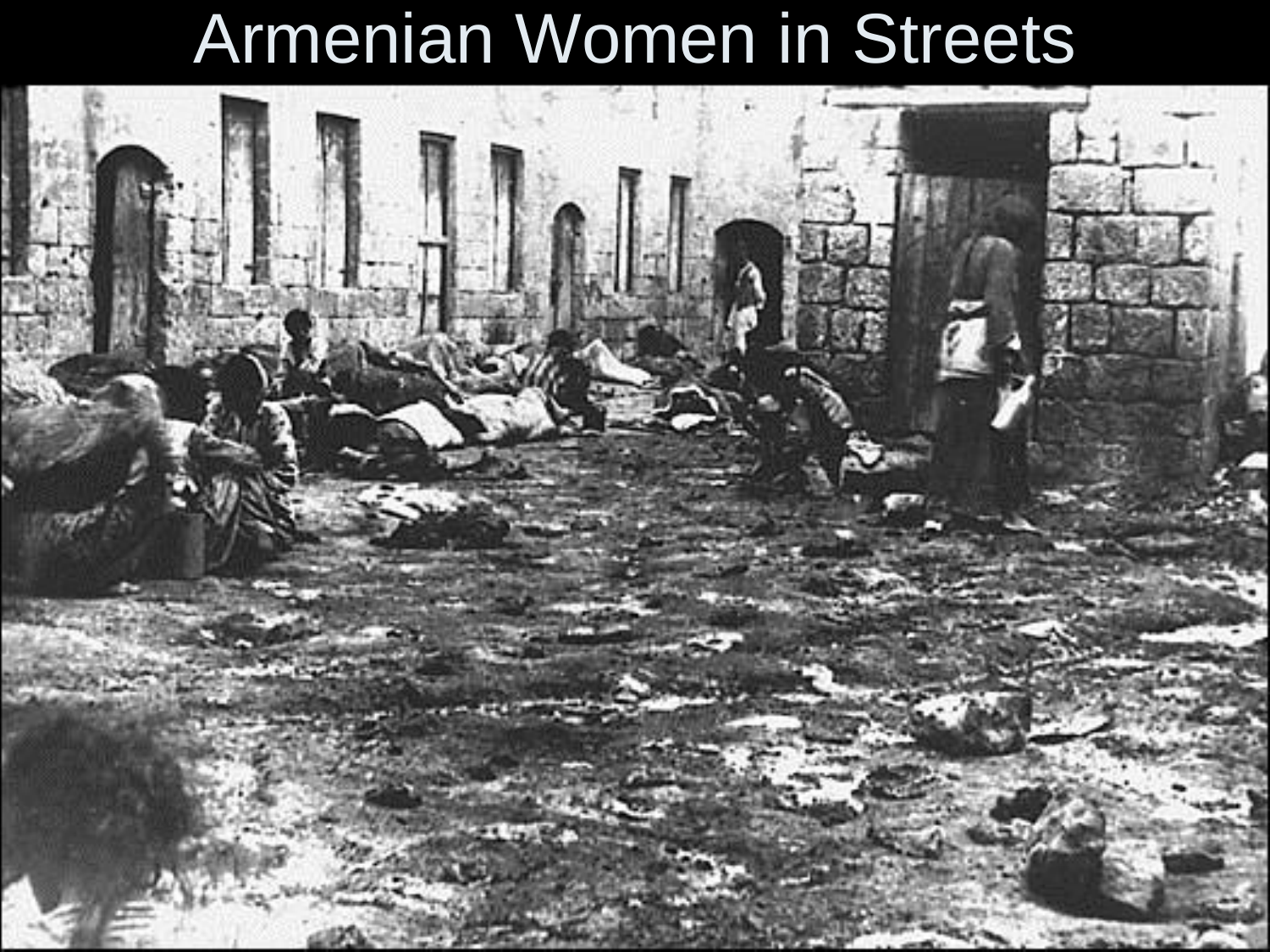## Nationalist Movements

- Romantic influence
- Italy and Germany
- Ethnic groups in multiethnic empires wanted nation-states
- France angry over Franco-Prussian war
- Germany jealous British naval power

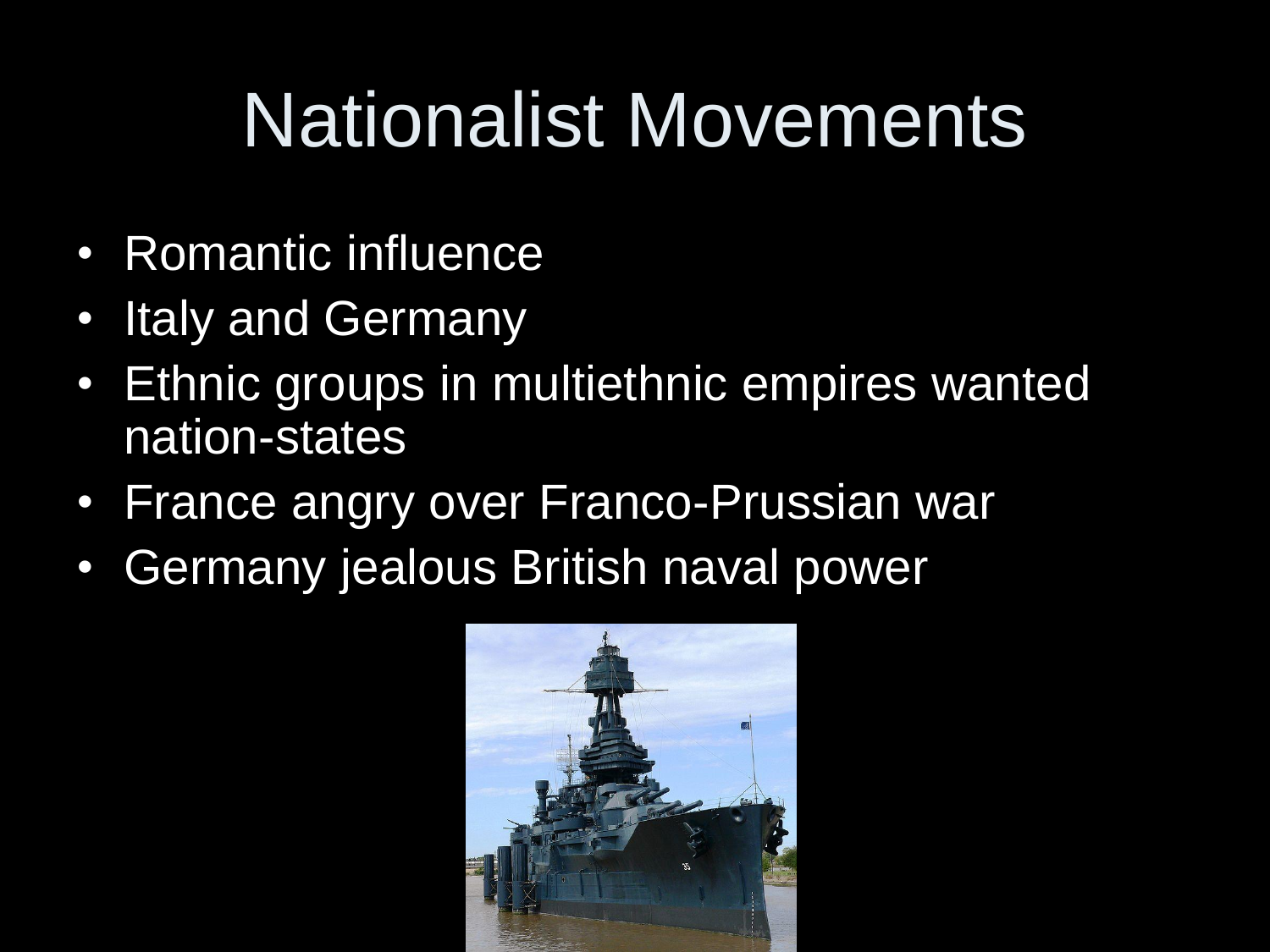#### Expansionism & New Imperialism

- Competition to expand territory.
- "Scramble for Africa"
- Break-off of Ottoman lands
- Naval power Coal depots, shipping routes
- Near misses over colonial areas, e.g. France & Germany over Morocco (1905 & 1911)

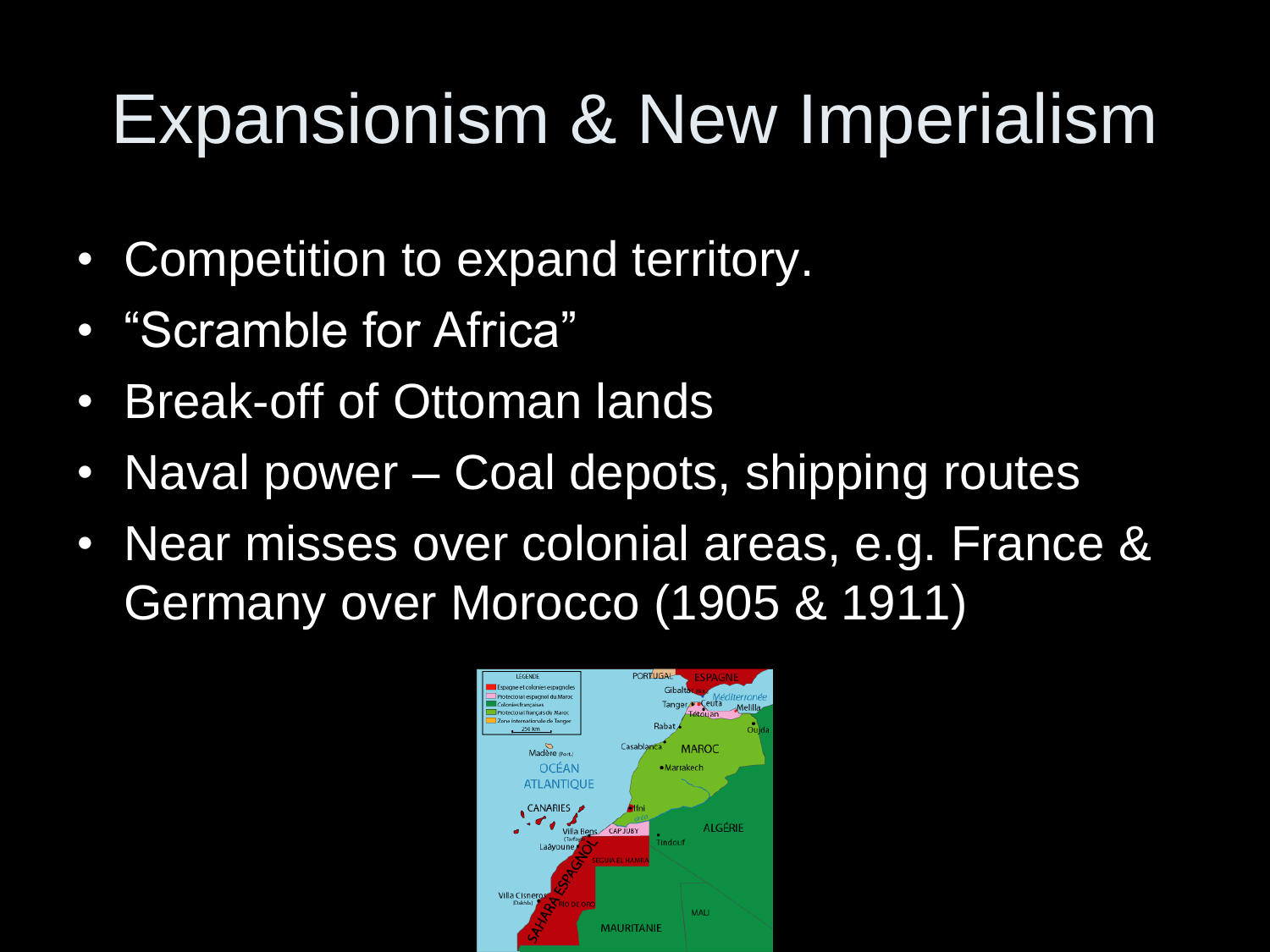# Jingoism

- war as distraction from social issues
- Anti-Semitism
- Youthful naiveté about horrors of warfare
- Quixotic Idealism
- war profiteers

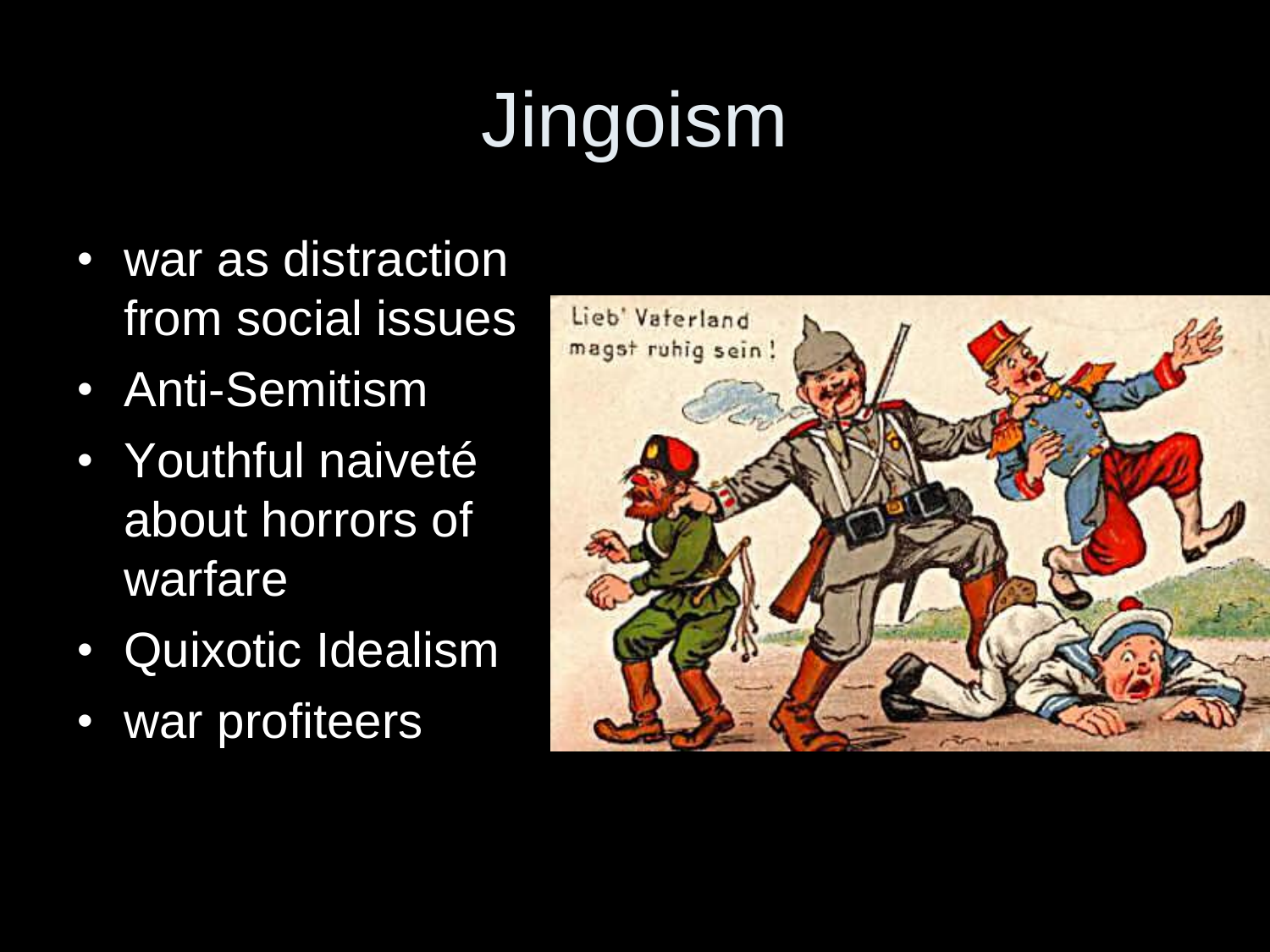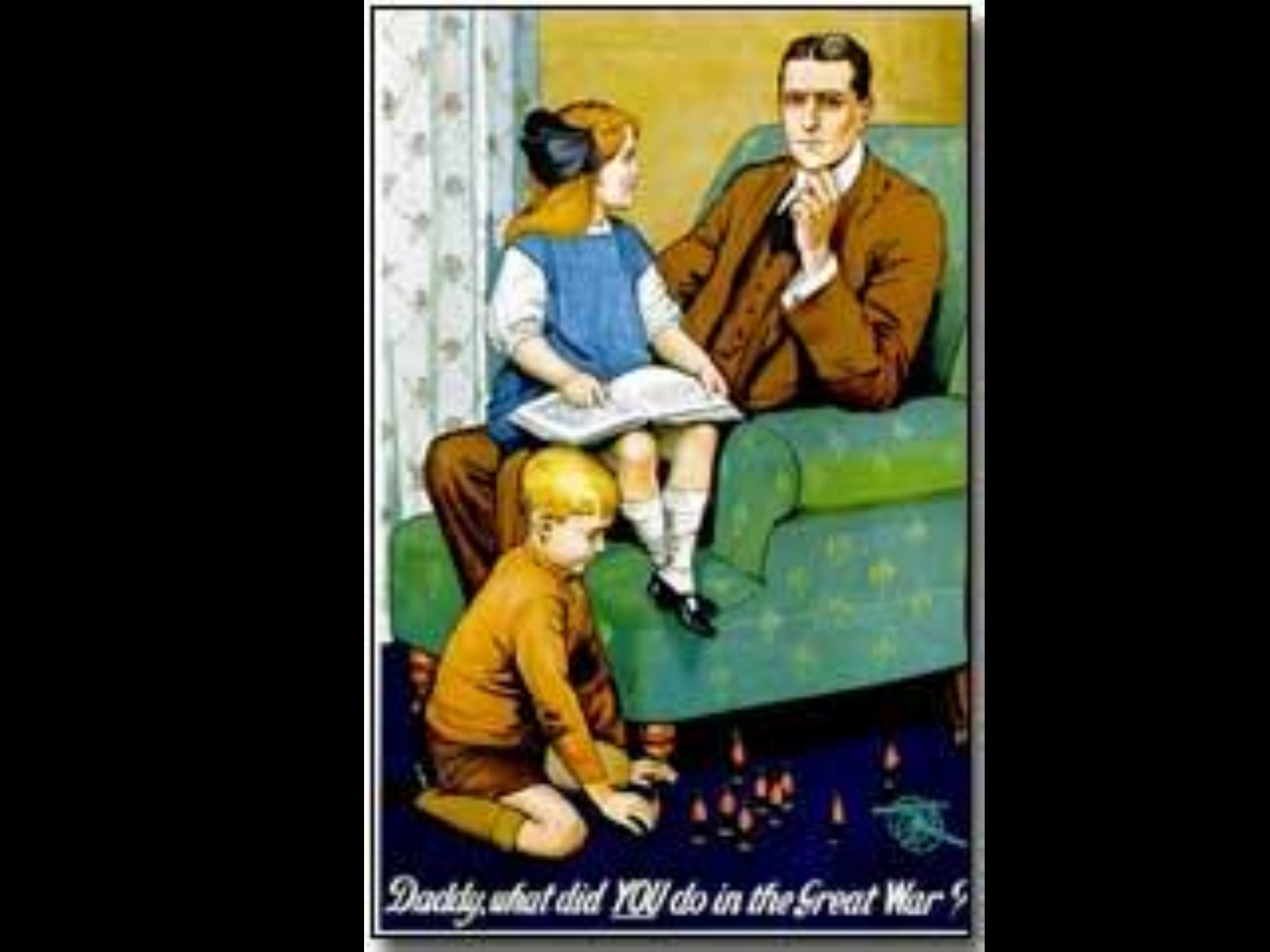# Military Strategies

- Germany's "Schliefen Plan"
- Mobilization of troops  $\rightarrow$  material commitment to war before political will





The Schlieffen Plan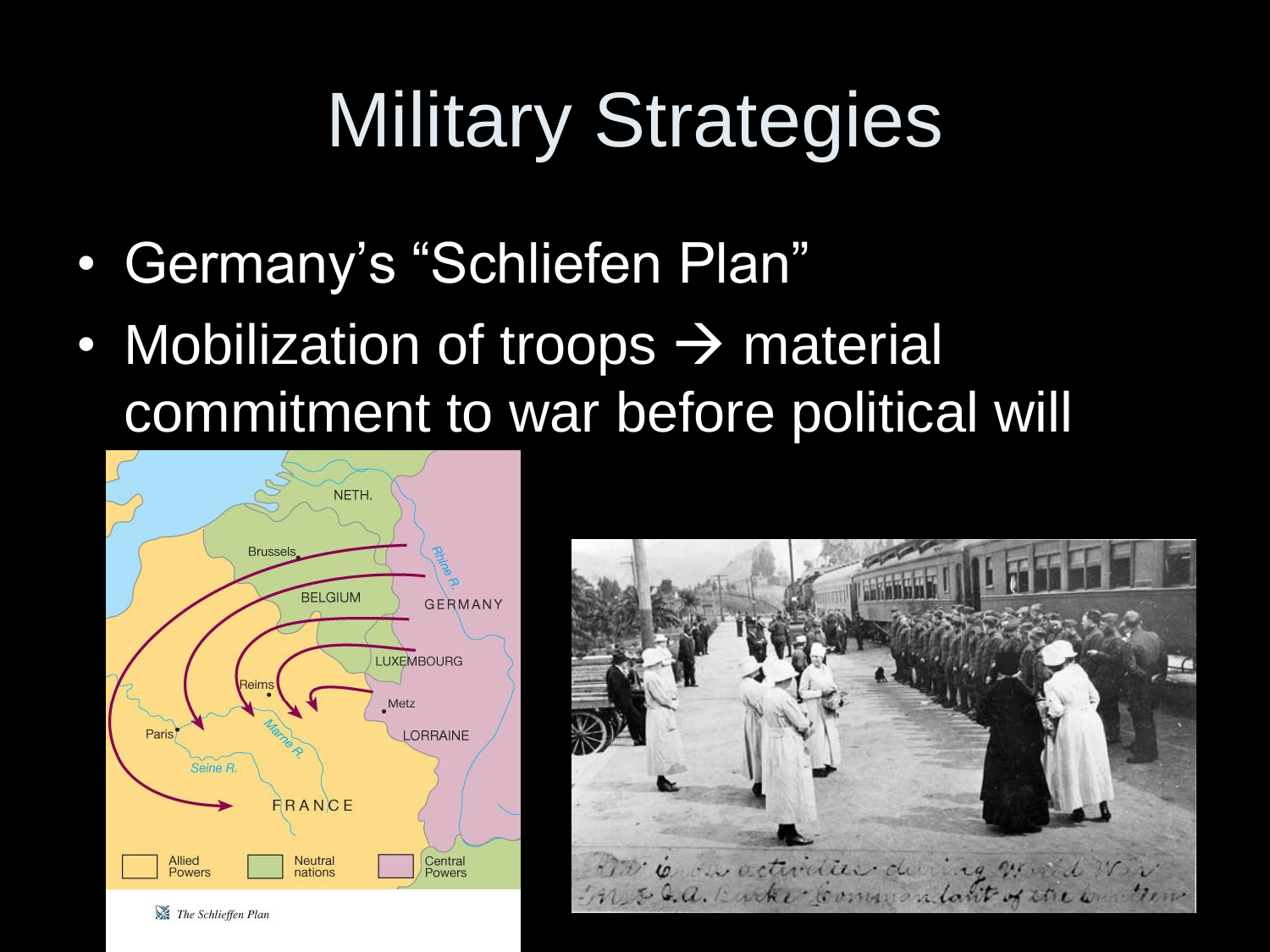## Systems of Alliance

- Alliances e.g. Germany's "Blank Check"
- "The Allies" Britain, France, Russia, Serbia, Japan, Italy (US after 1917)
- "The Central Powers" Germany, Austria-Hungary, Turkey

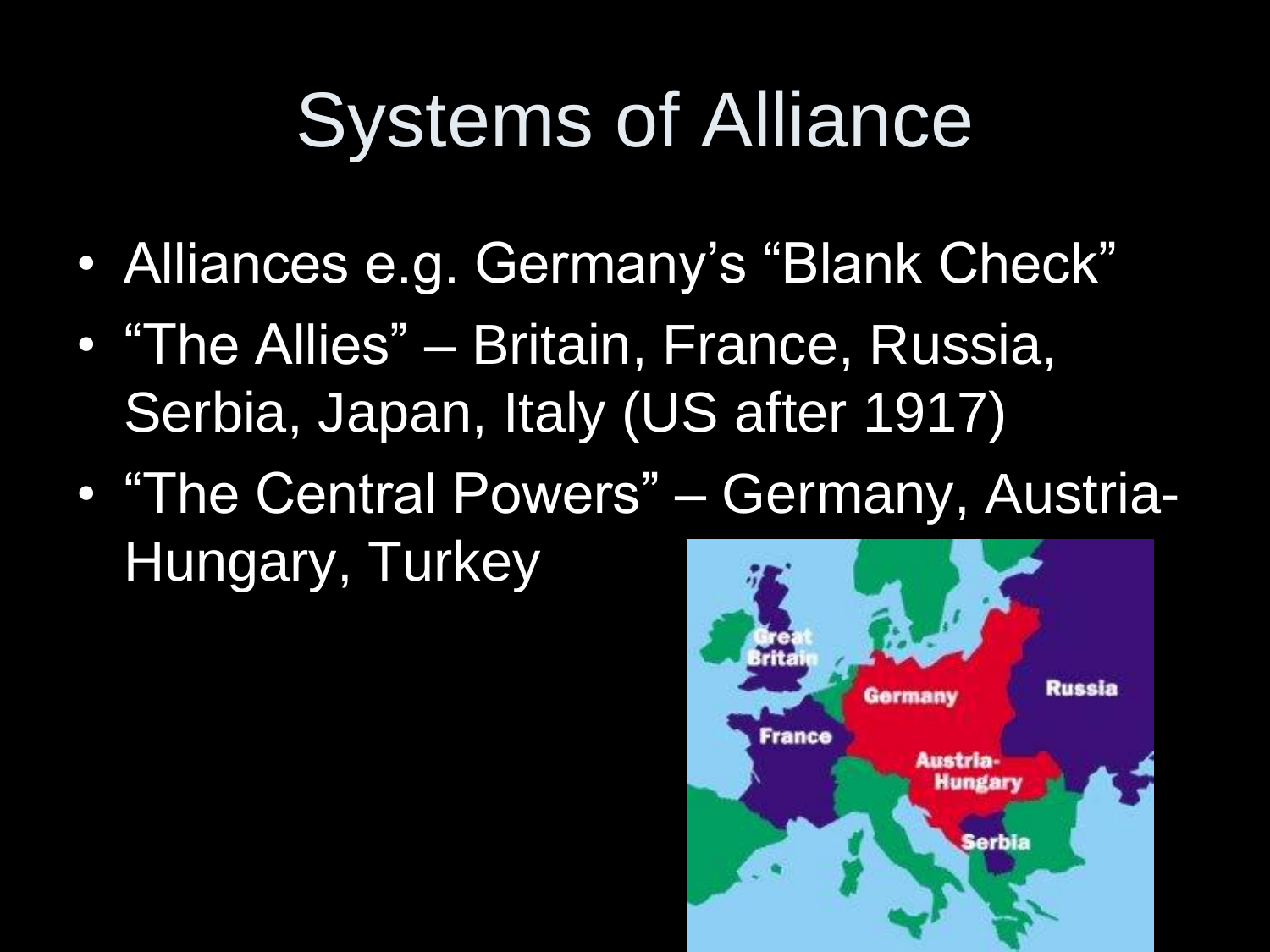### The Match – Assassination of Archduke Franz Ferdinand

- Franz Ferdinand tours Sarajevo
- Black Hand terrorist organization, assassinated Ferdinand & pregnant wife
- Austrian ultimatum –policing by Austrians
- Germany's "Blank Check" (alliance system)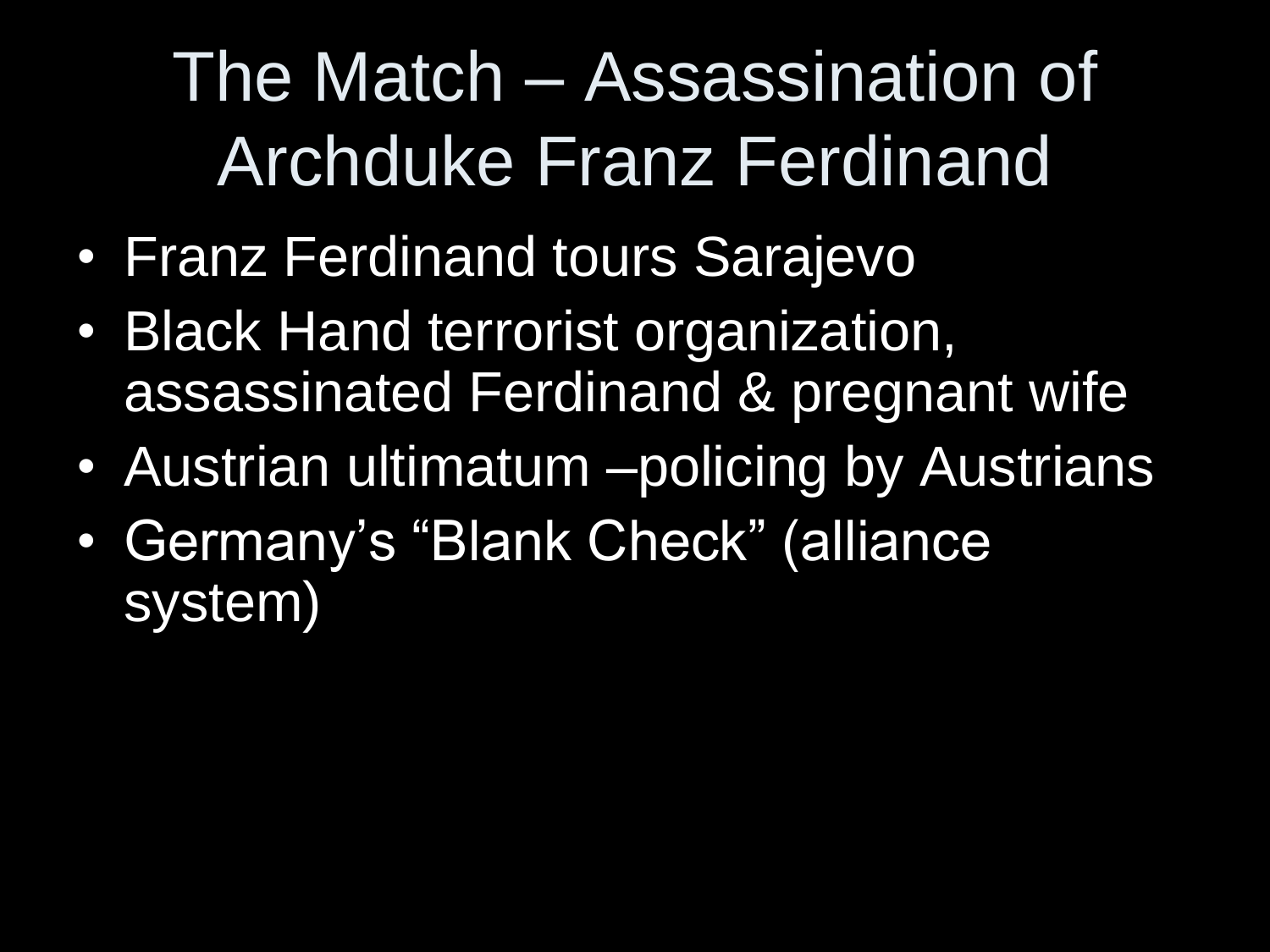

Linguistic Groups in Austria-Hungary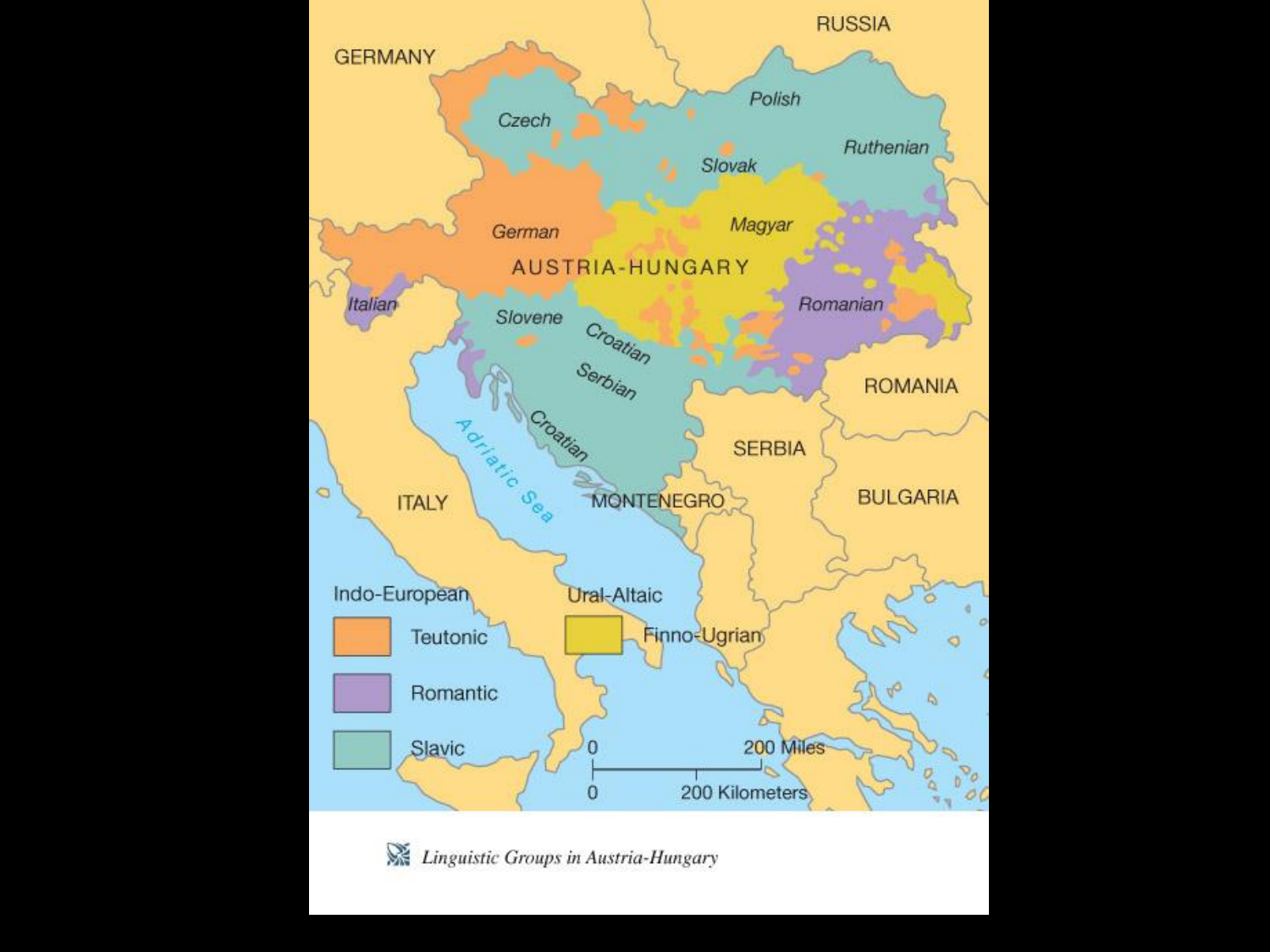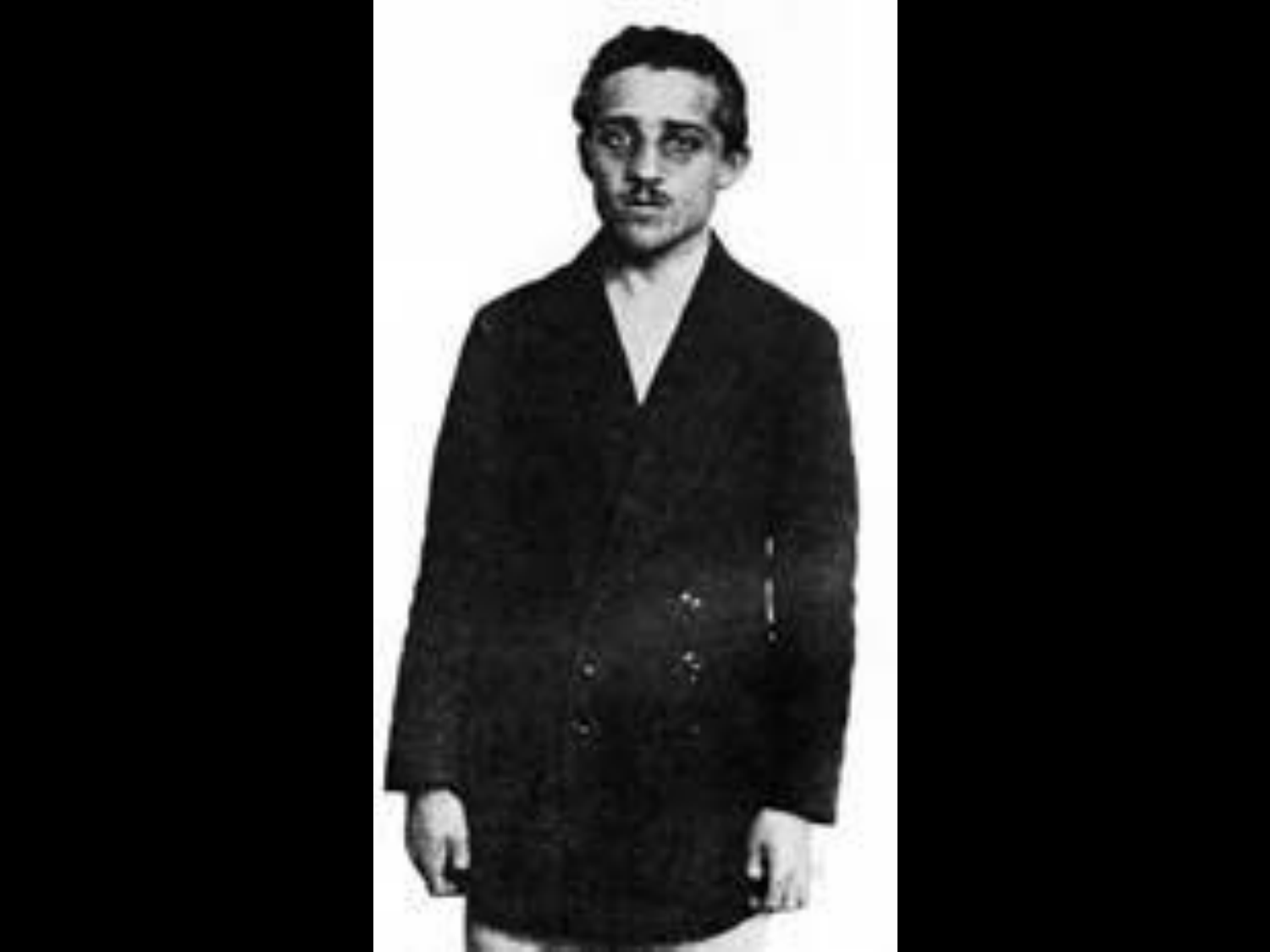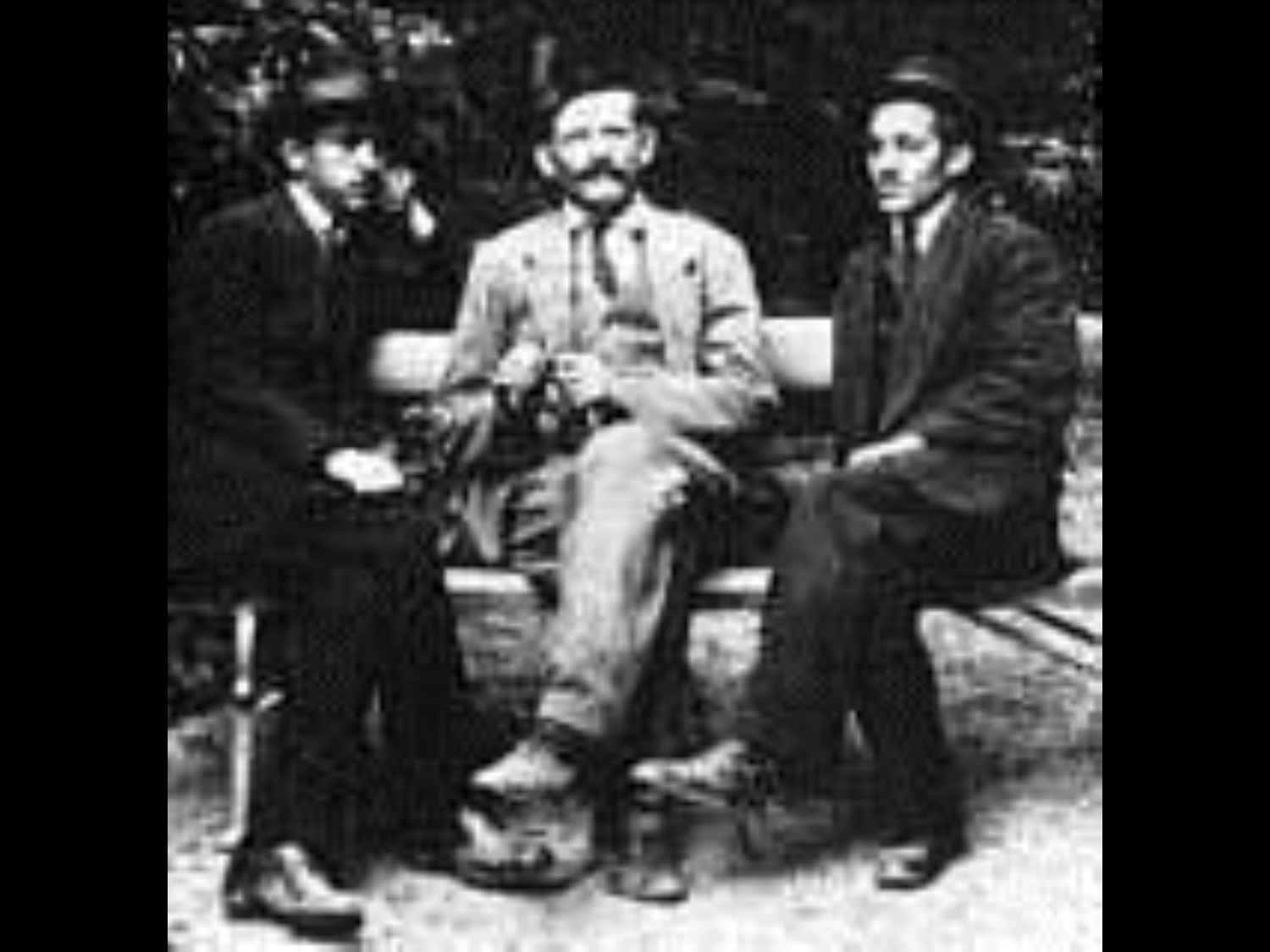

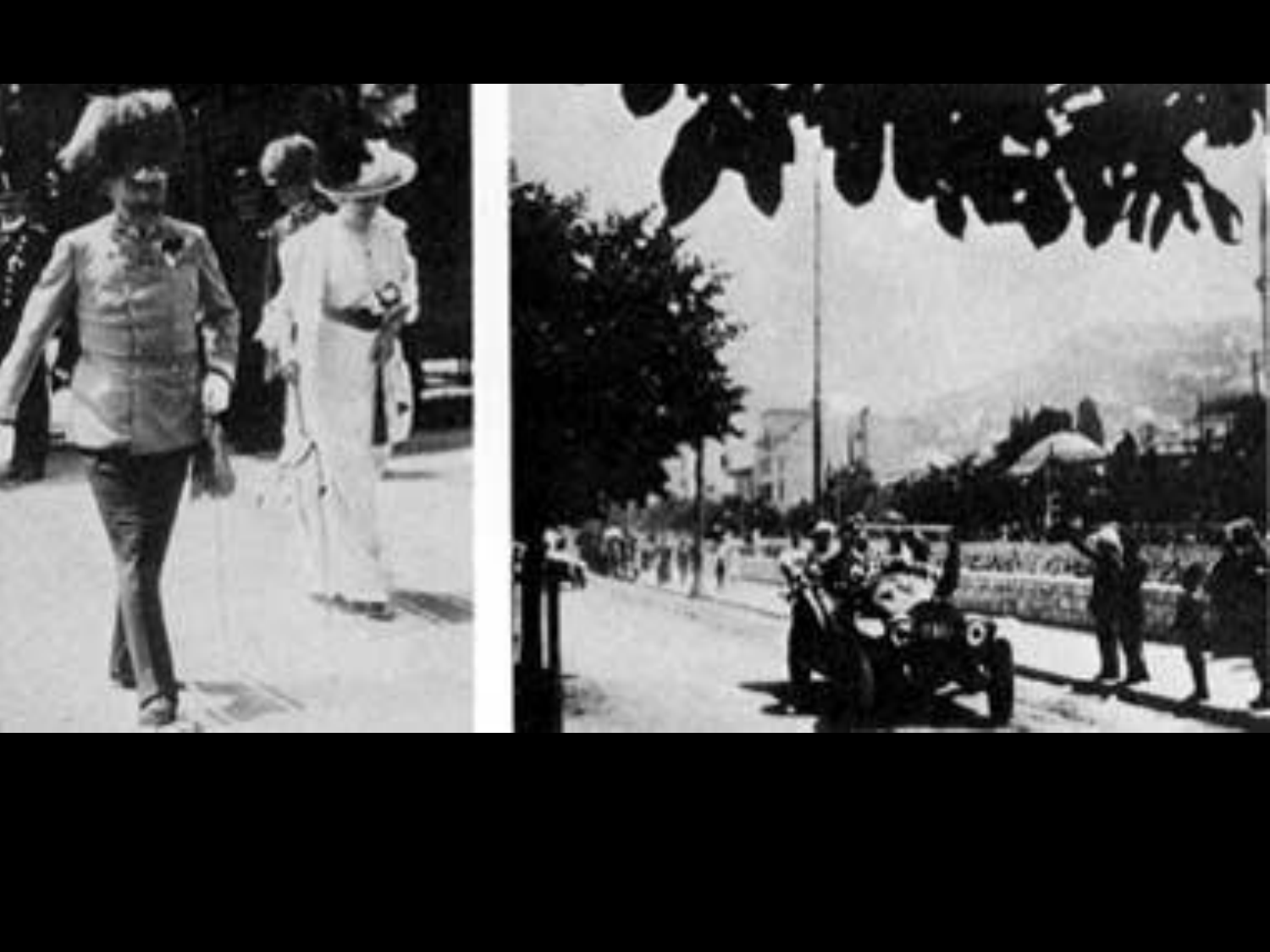

Archduke Franz Ferdinand and his wife Sophie on the day of the assassination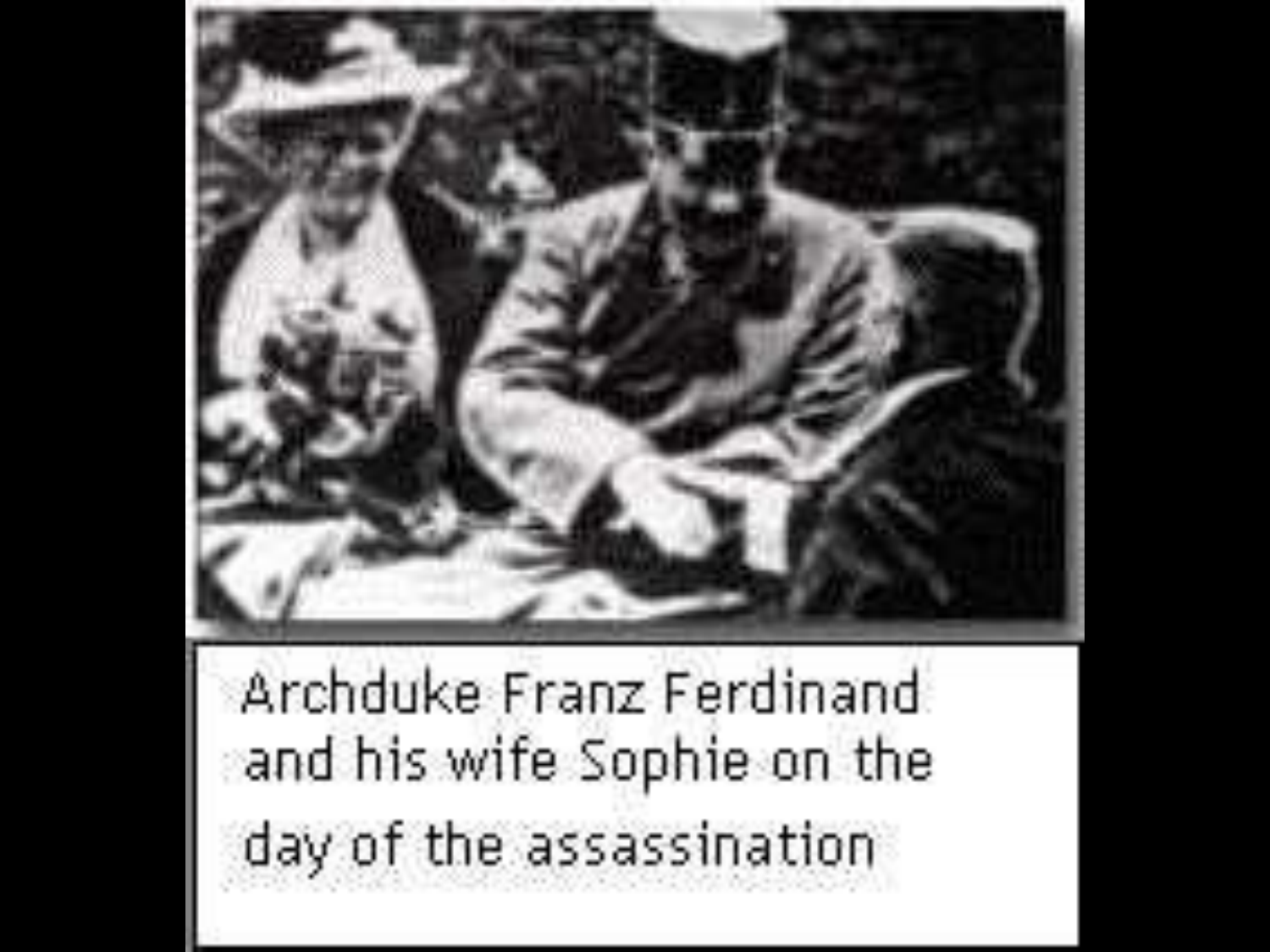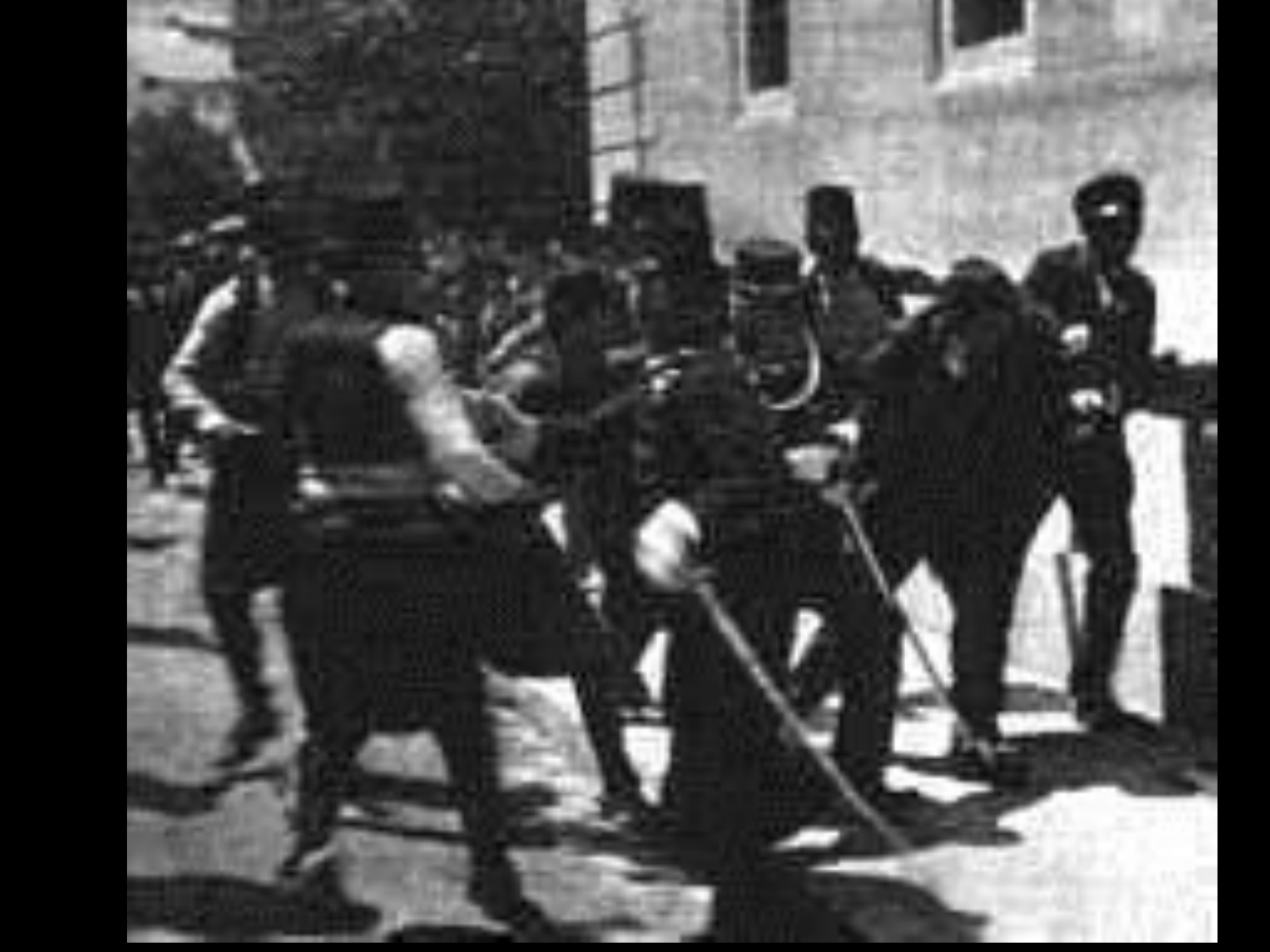

**SO, LESC** 

ARCHINIKE AND HIS WIFE SHOT DEAD IN THE STREET.

PLOT. **GETERNINED HOME FIRST THROWN** AT THEIR CAR





Daily

**MUMBERS** to automa fu Not select this one been and a series and hope The han major on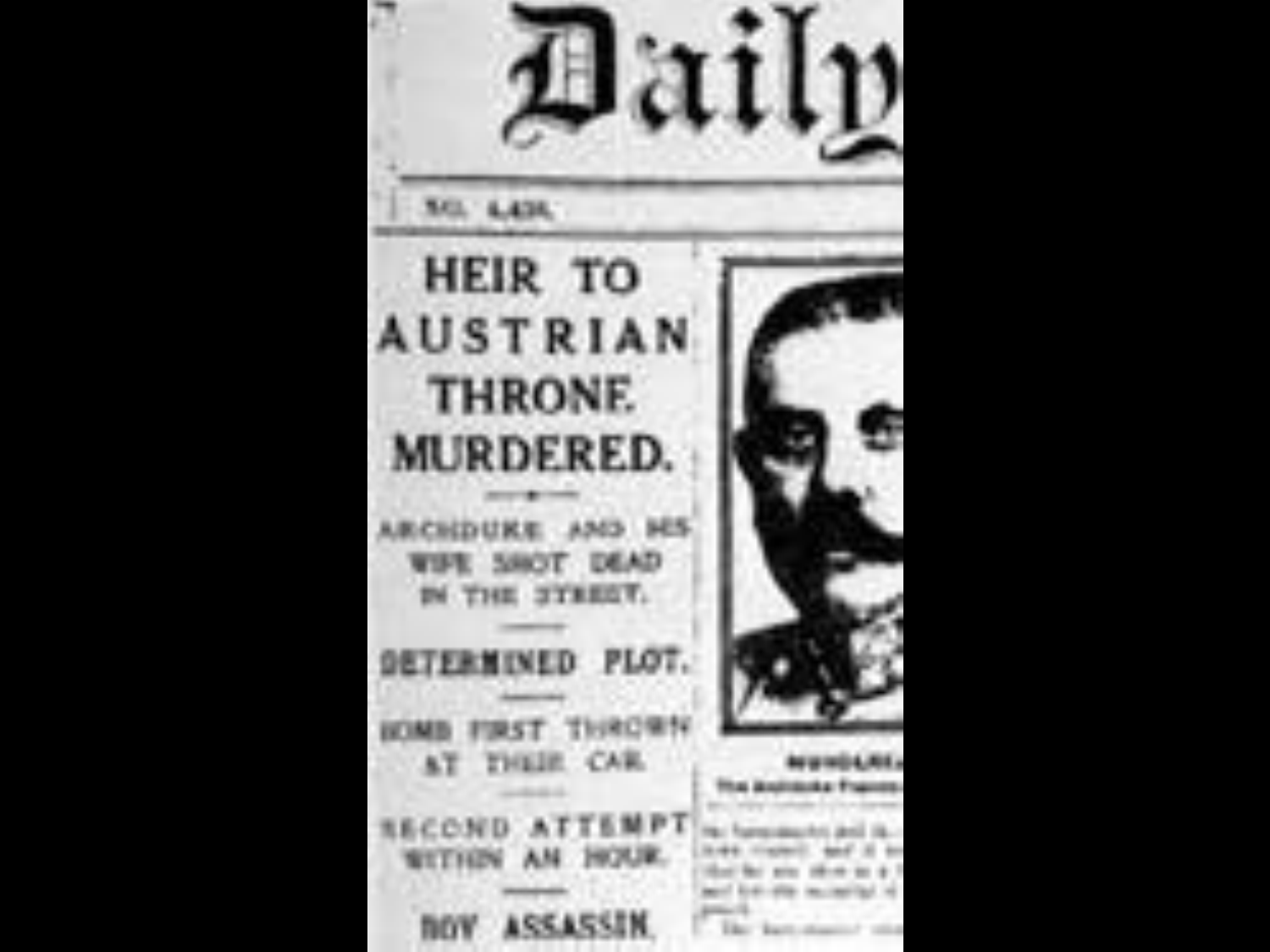# WAR

- Russia stepped in to defend Serbs mobilized
- Germany tried to step down the situation, but Russian mobilization was too large-scale to stop
- Other powers alarmed at Russia's mobilization
- German military leaders demanded quick attack to neutralize France (Schieffen Plan), attacked Belgium
- British (who guaranteed the freedom of Belgium) declared war on Germany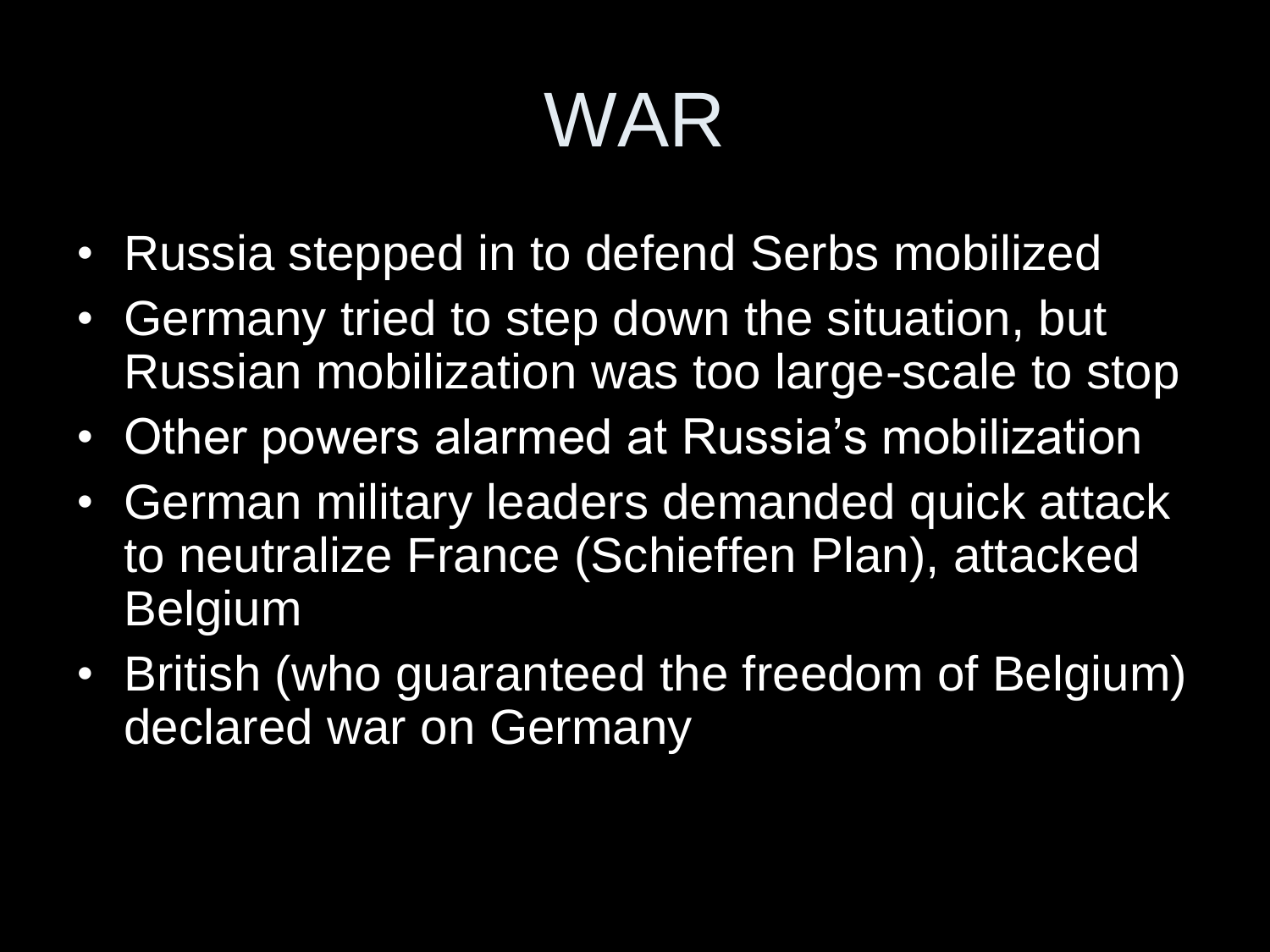## Impact of WWI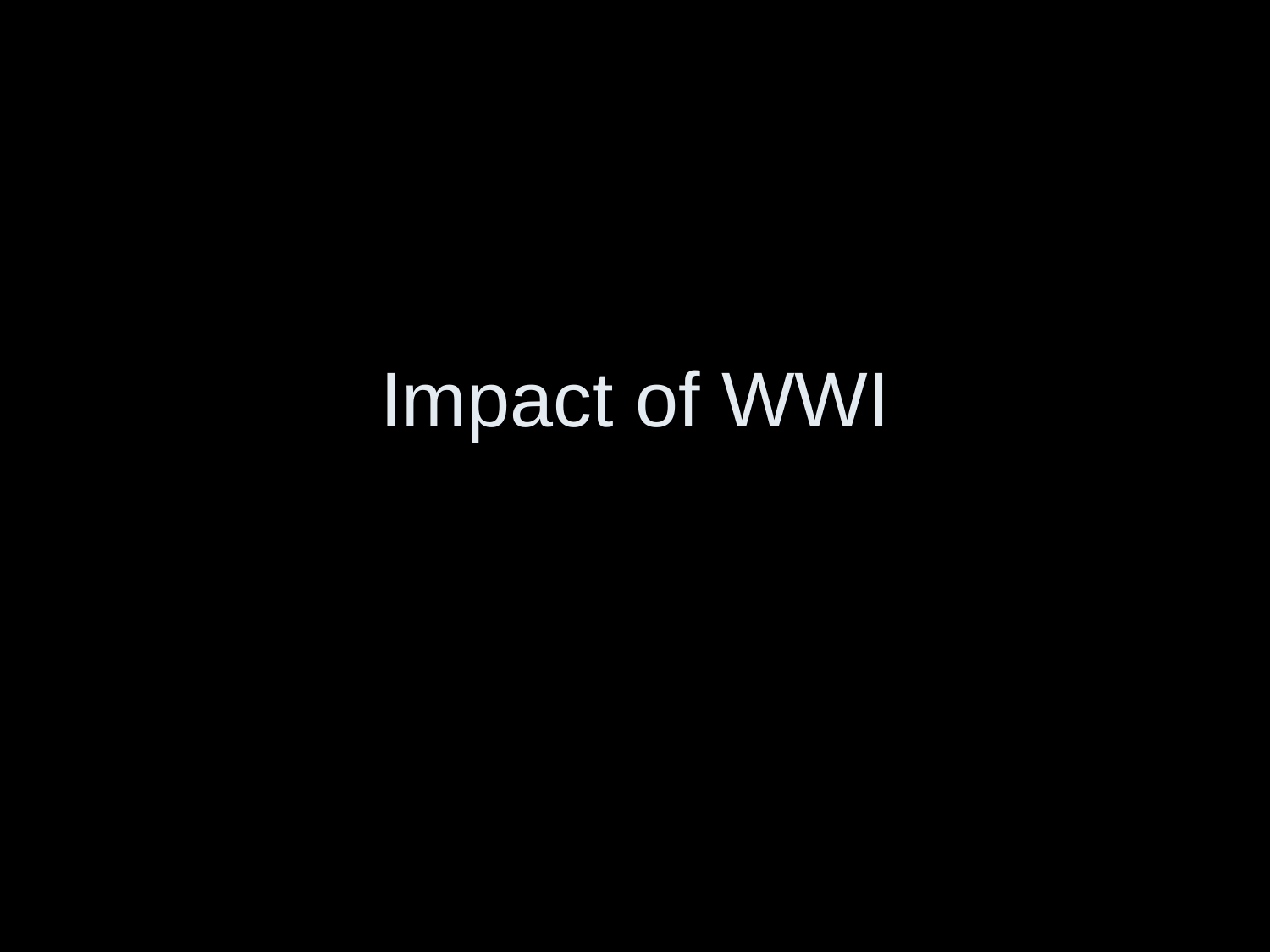# global war

- 10 million killed, 20 million casualties
- India 1 million soldiers, 100,000 casualties
- increased exploitation of colonies
- **global flu epidemic** killed 30 million worldwide (20 million Indians)
- Colonial elites given temporary power & then frustrated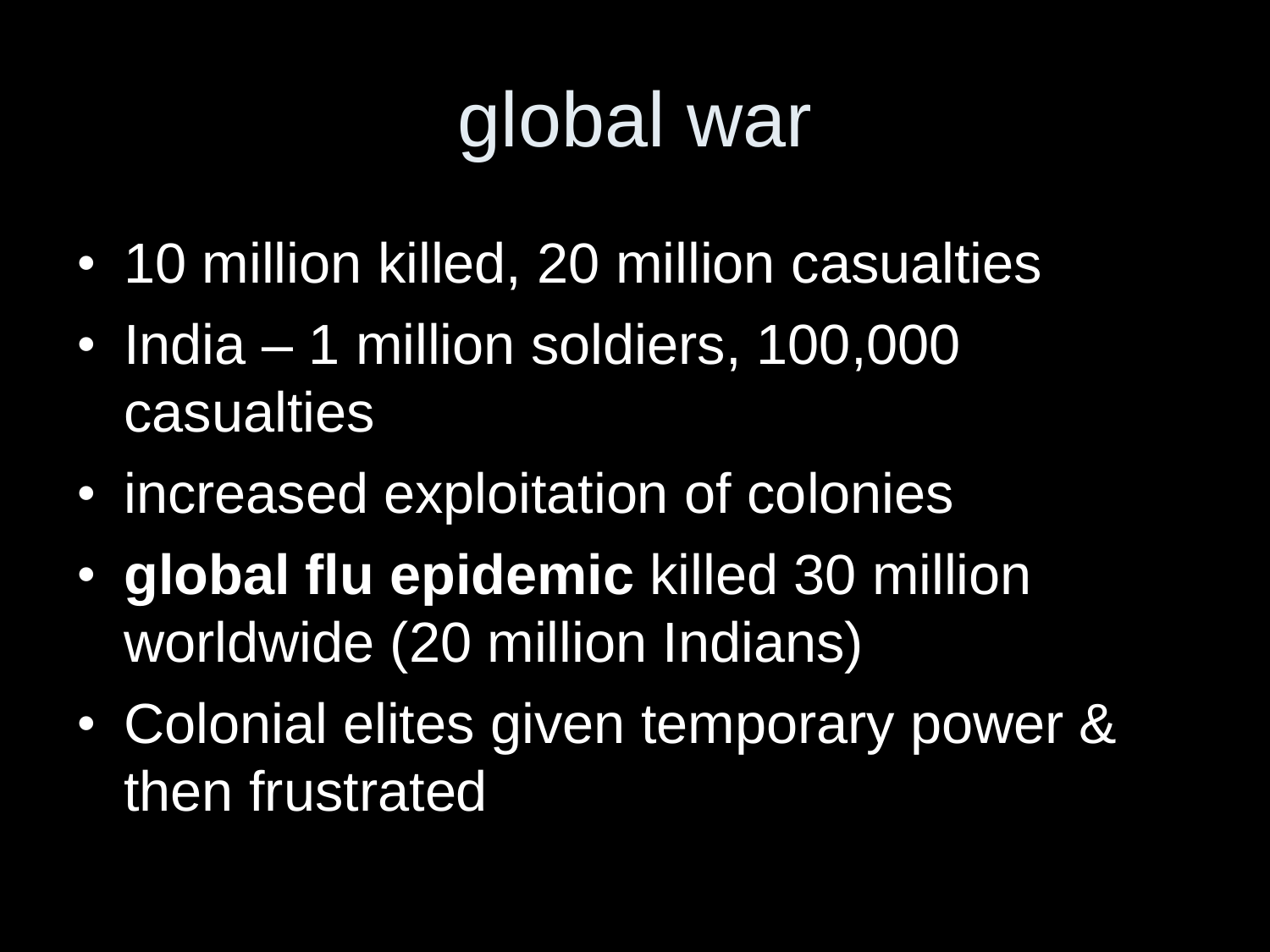## Global effects

- Runaway inflation & shortages in colonies
- Increased opportunities for women
- End of European claim to cultural, ethnic, rational superiority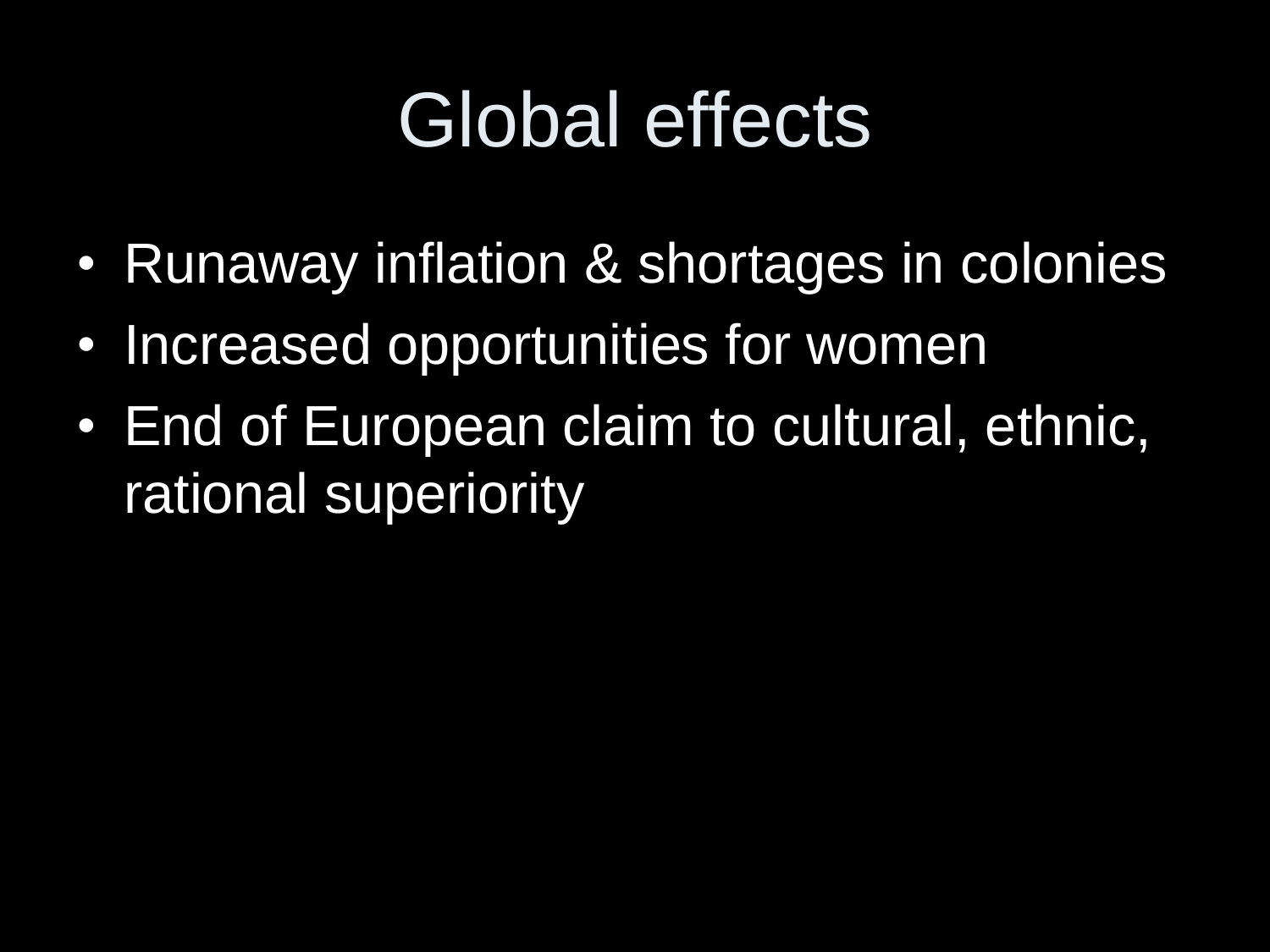

World Colonial Holdings, ca. 1914. The European powers, great and small, competed with each other for world empires and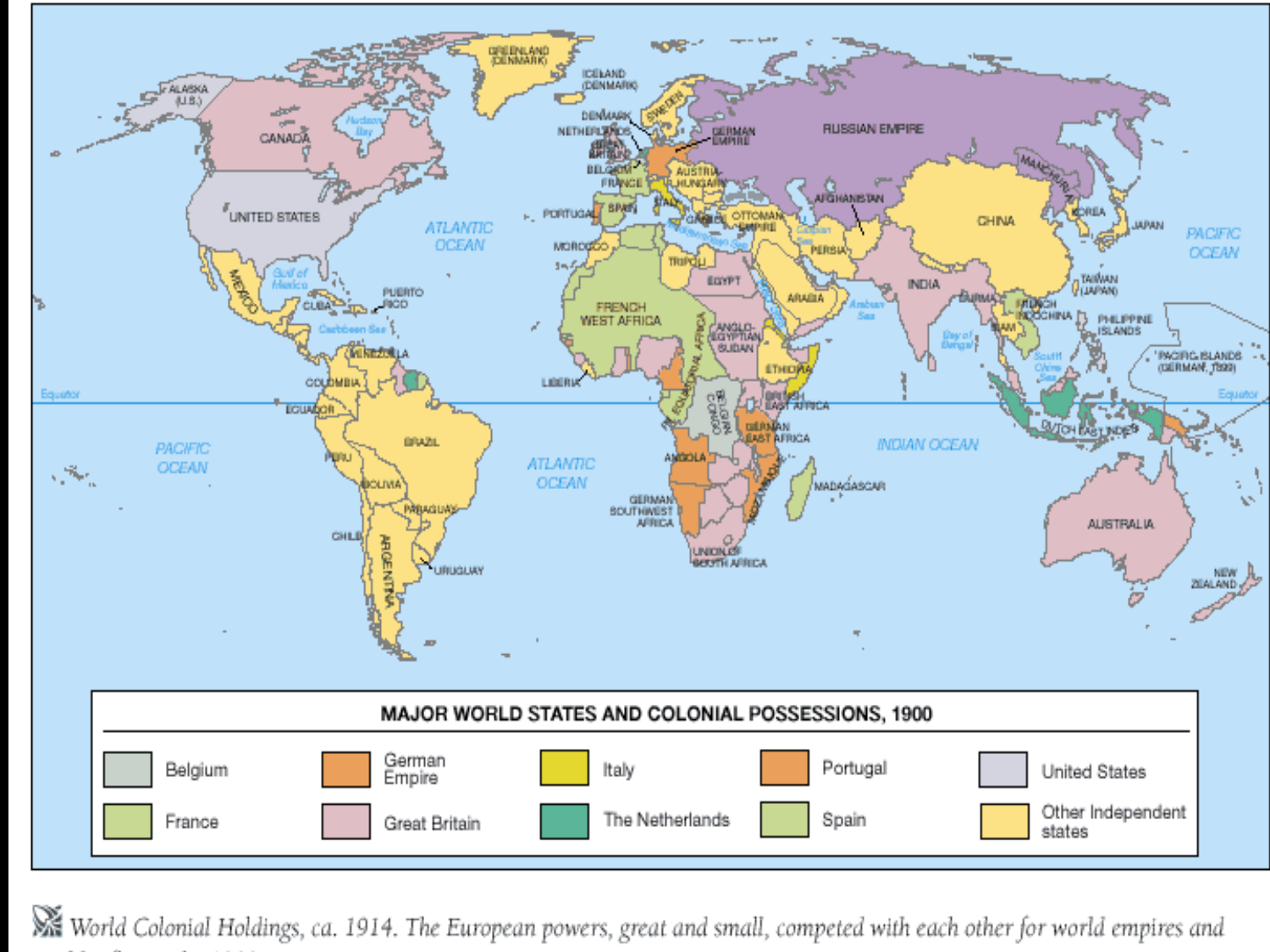# Total War

- Society vs. Society, Economy vs. Economy
- Civilian deaths due to starvation
- Economies geared toward war goods and armament production
- Rationing

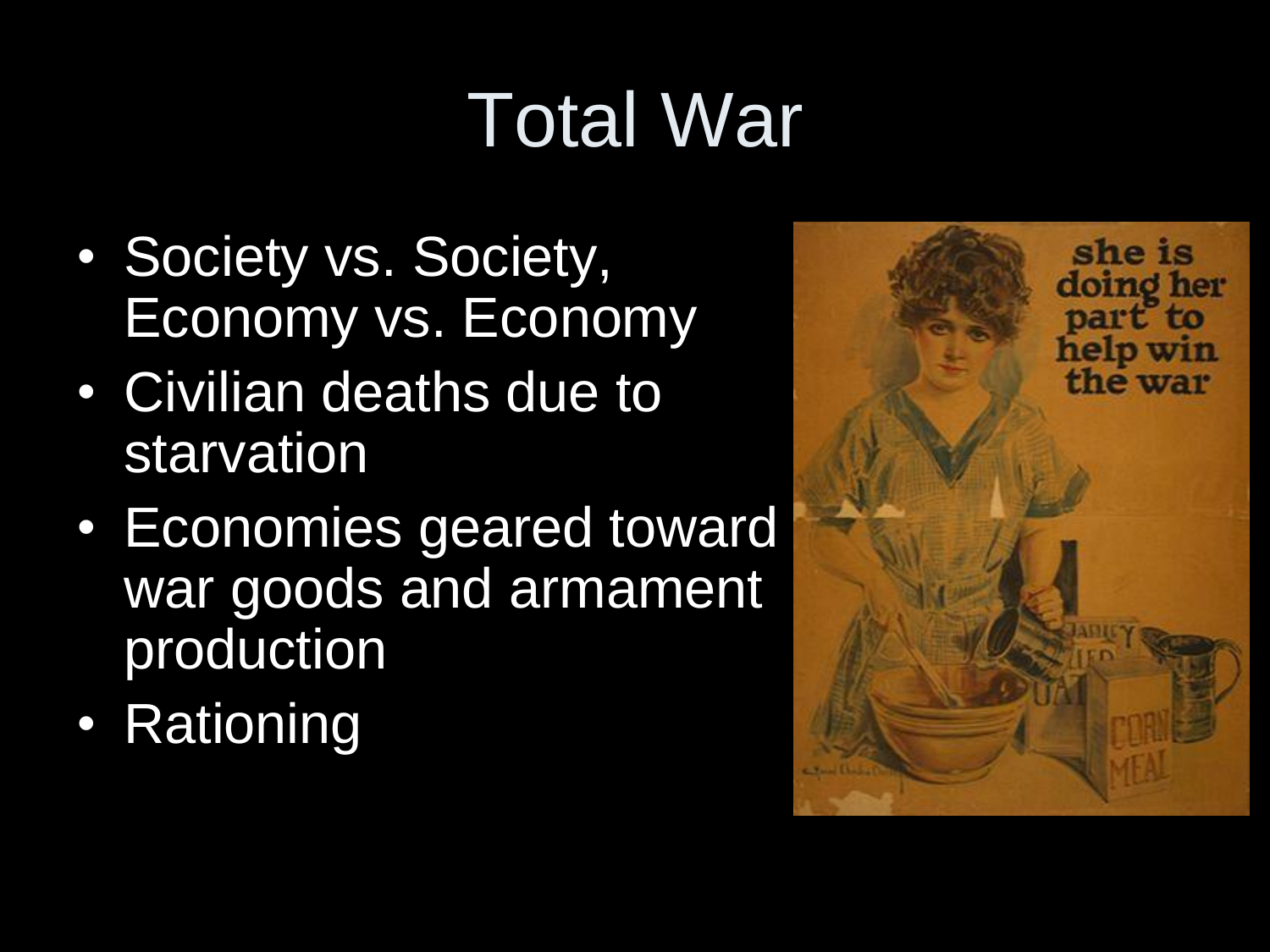## Revolution in Russia

- Downfall of Romanovs
- 1917 revolt in St. Petersburg – general strike
- Troops Mutiny
- Duma dissolved, new Provisional Government established – which stays in the war!
- Revolution pulls Russia out of war

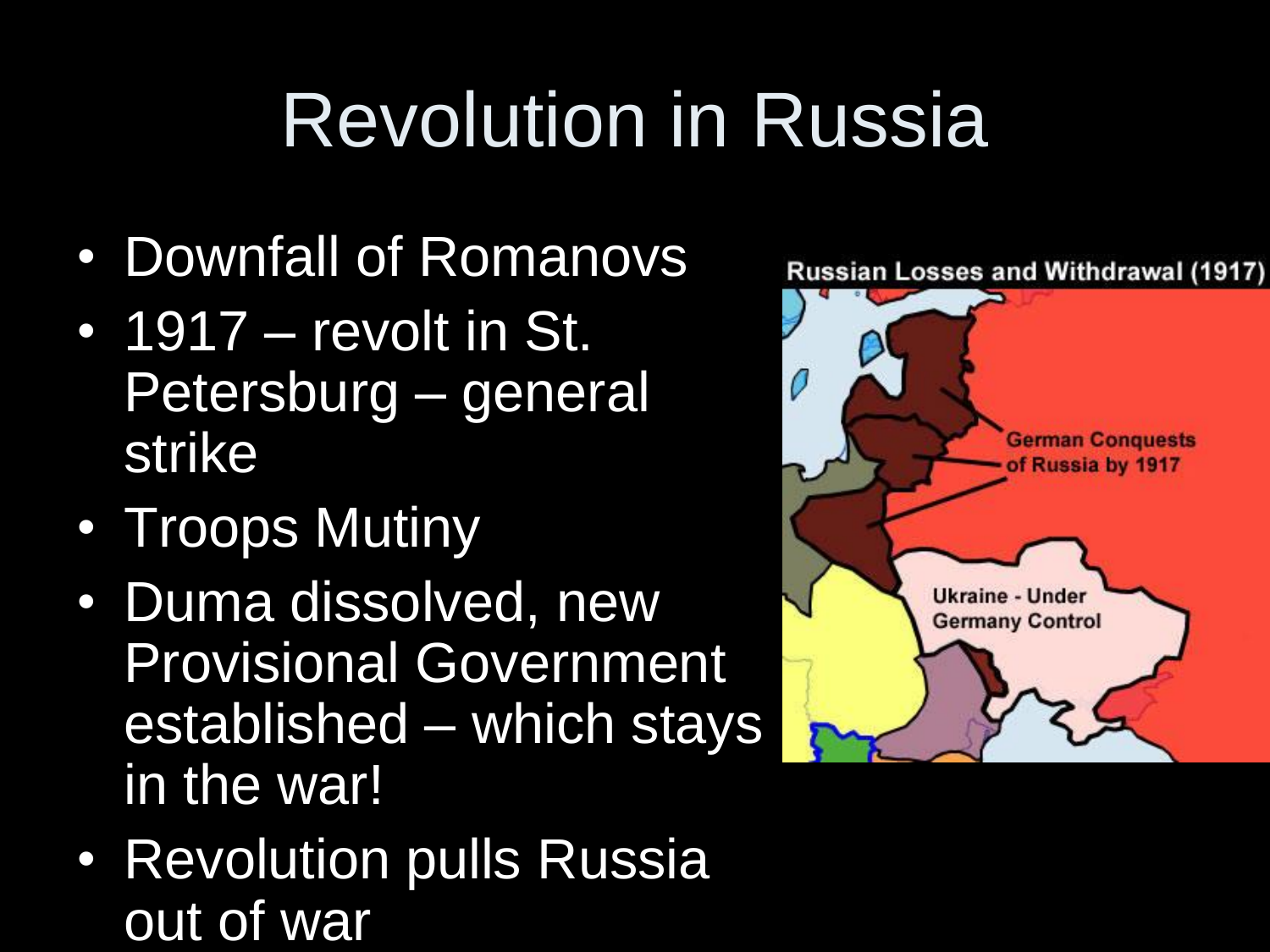# Refugees and Immigrants

• Huge numbers of immigrants fleeing warruined areas in need of food, shelter, water, medical care.



- Disease spread through refugee camps
- Immigration to other parts of globe, e.g. North **America**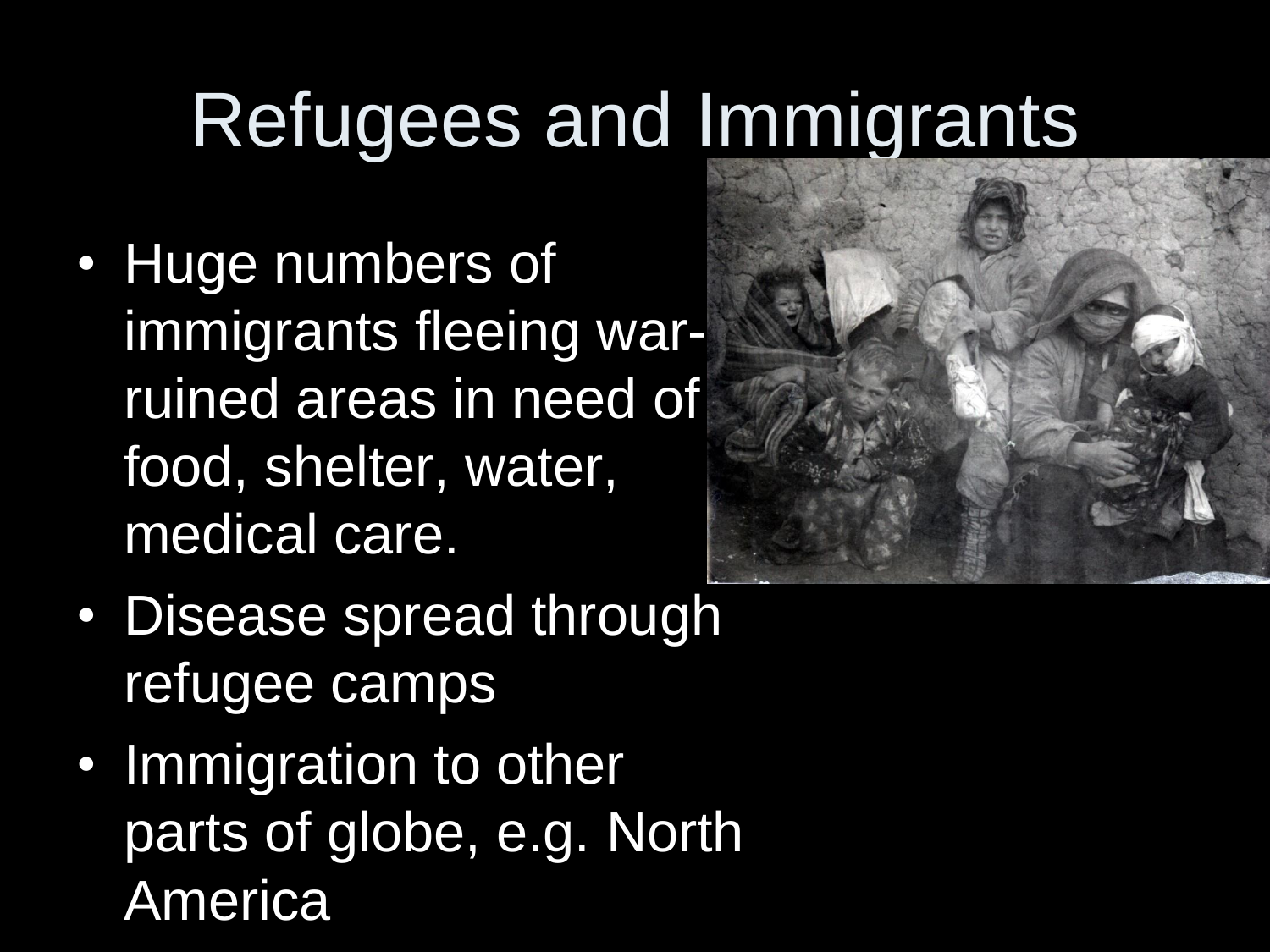# Major environmental damage

- Battlefields reduced to craters and mud
- Production of war materials at accelerated pace increased pace of environmental devastation
- Mining, etc. poisoned streams, left "slag" piles, etc.
- Bodies and broken armaments in large numbers -- dangerous
- 10 years to clean up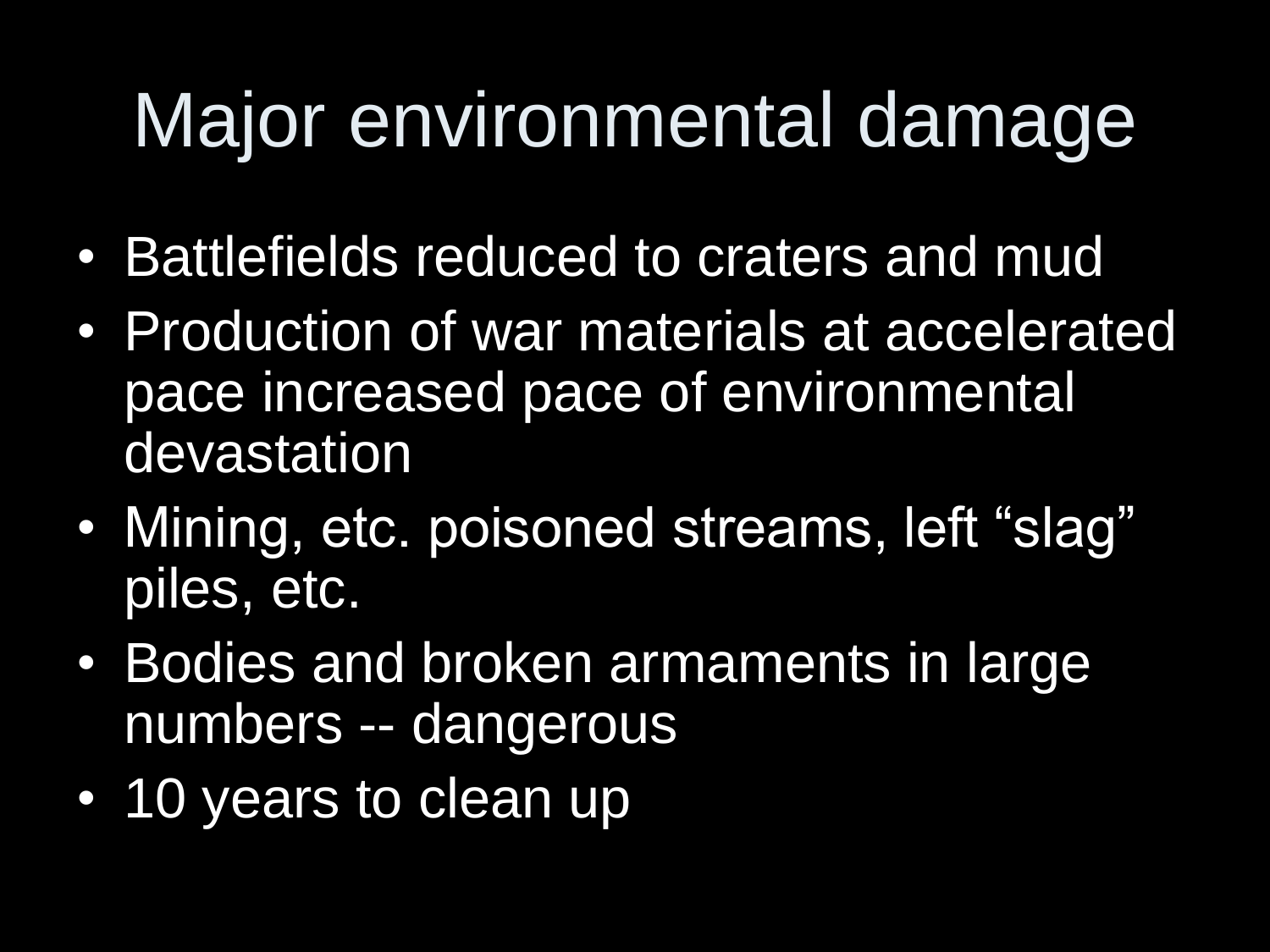

Source: Dr. F.X. O'Connor Fonds, Queen's University Archives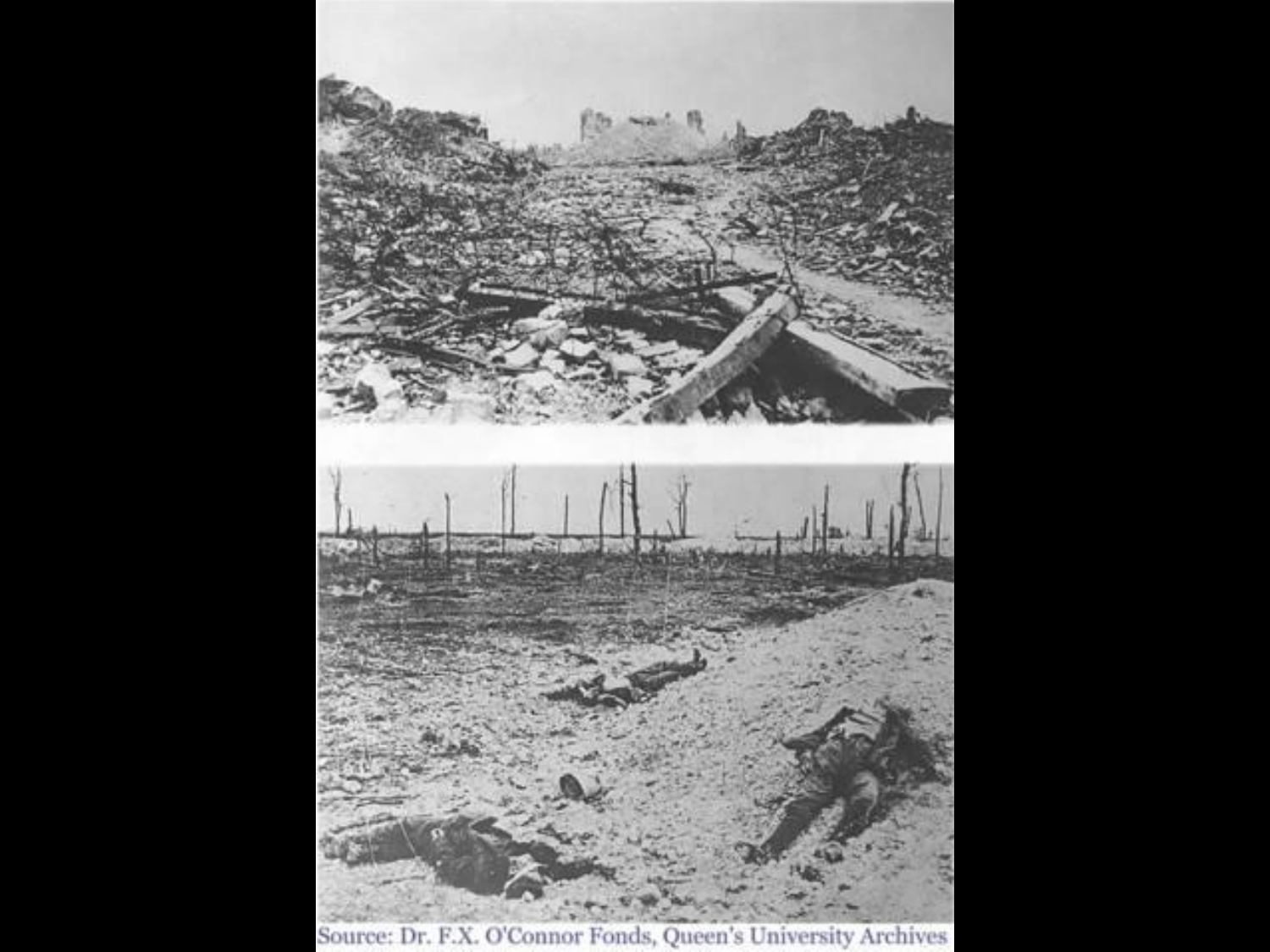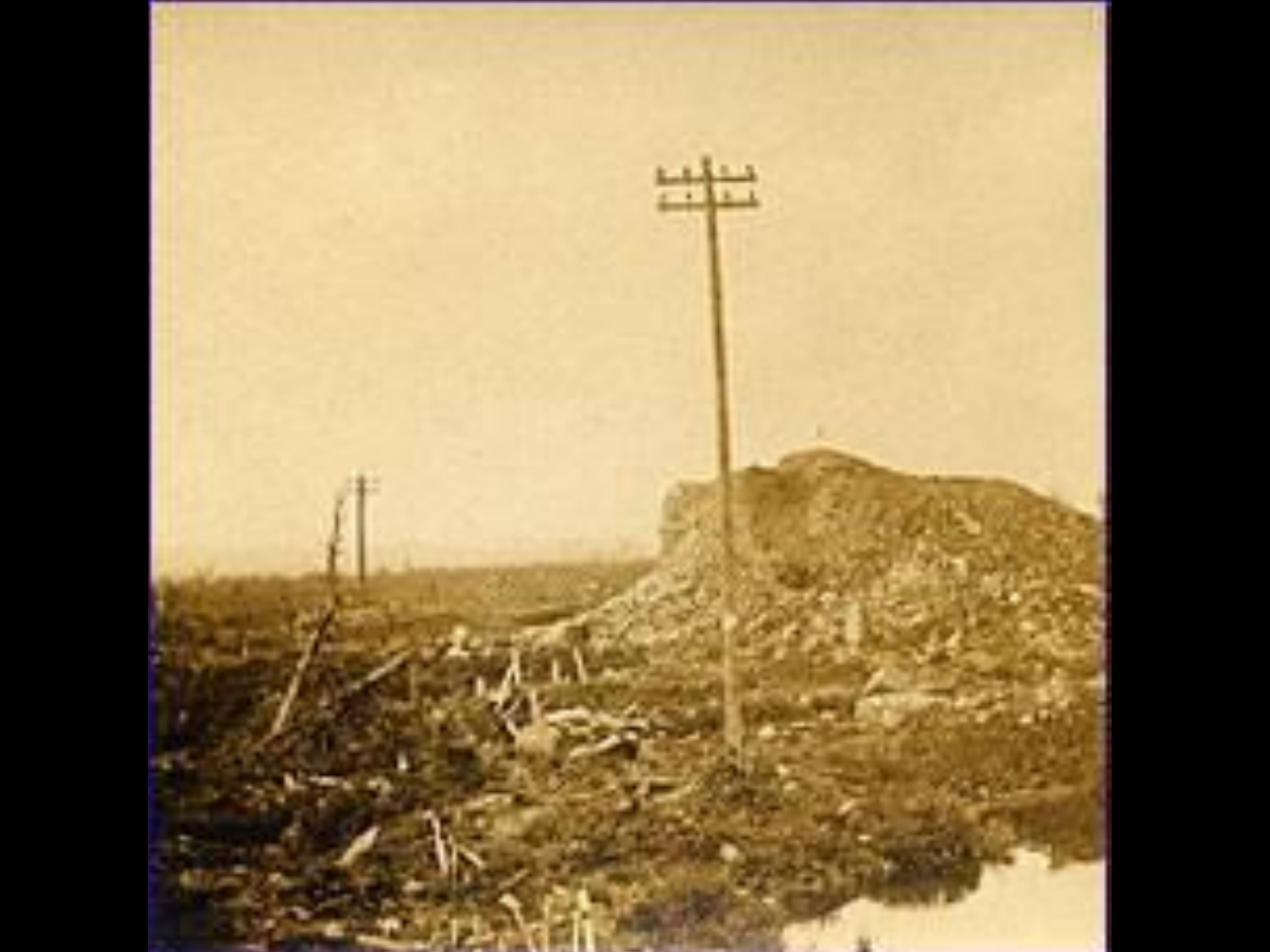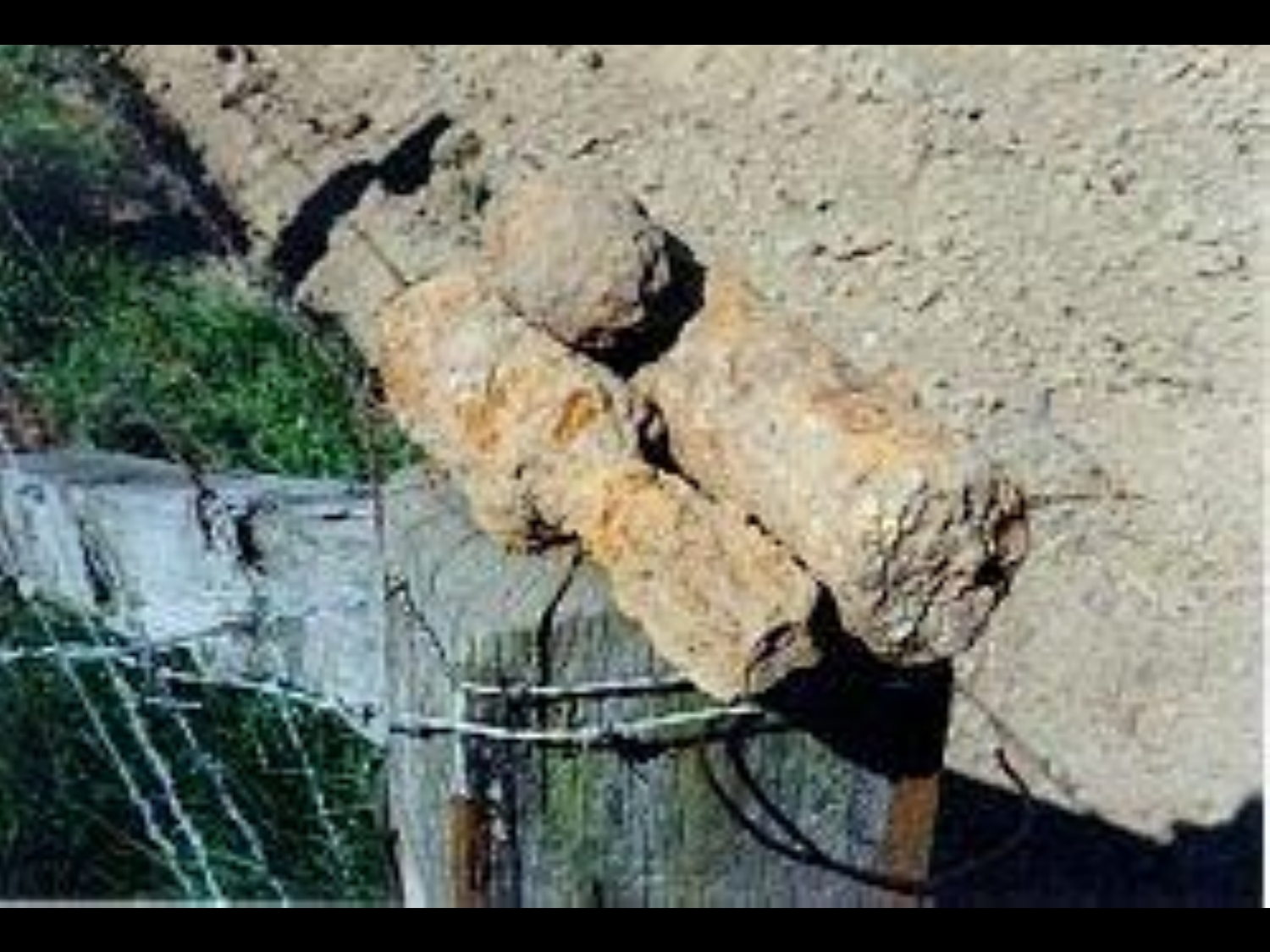## Fall of Ottoman and Austria-**Hungary**

- Nationality principle nations got their own states (in some cases)
- African, Asian colonies turned into "Mandates" administered by the "winners"; A, B, and C categories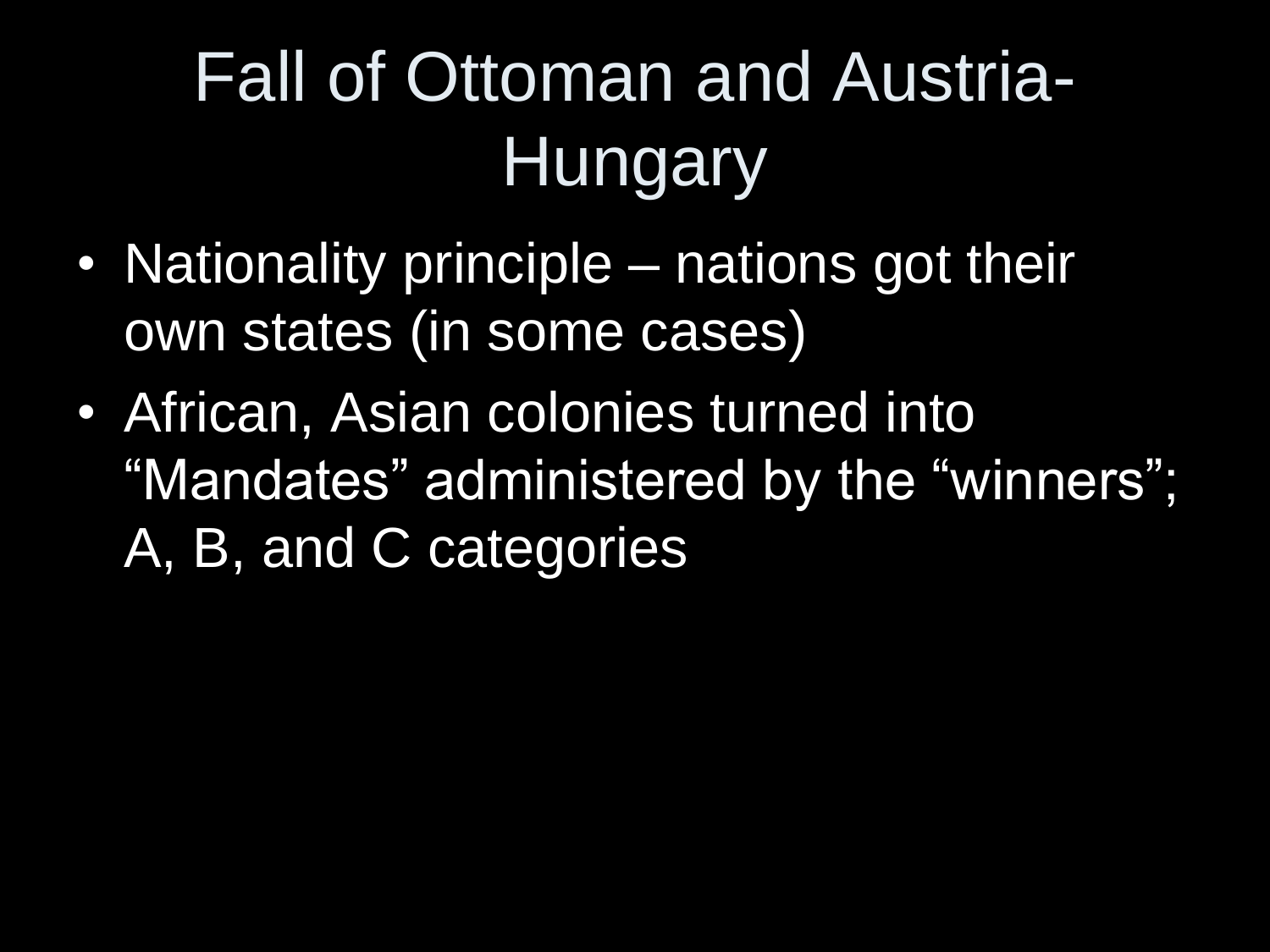# Woodrow Wilson's 14 point plan

- US President Woodrow Wilson proposed:
	- Open treaties
	- Freedom of navigation of the seas
	- Equal trade conditions among all nations
	- Reduction in armaments leading to eventual abolition
	- Imperial adjustment of all colonial claims
	- Guarantees of Russian Sovereignty (Russia was in midst of Civil War)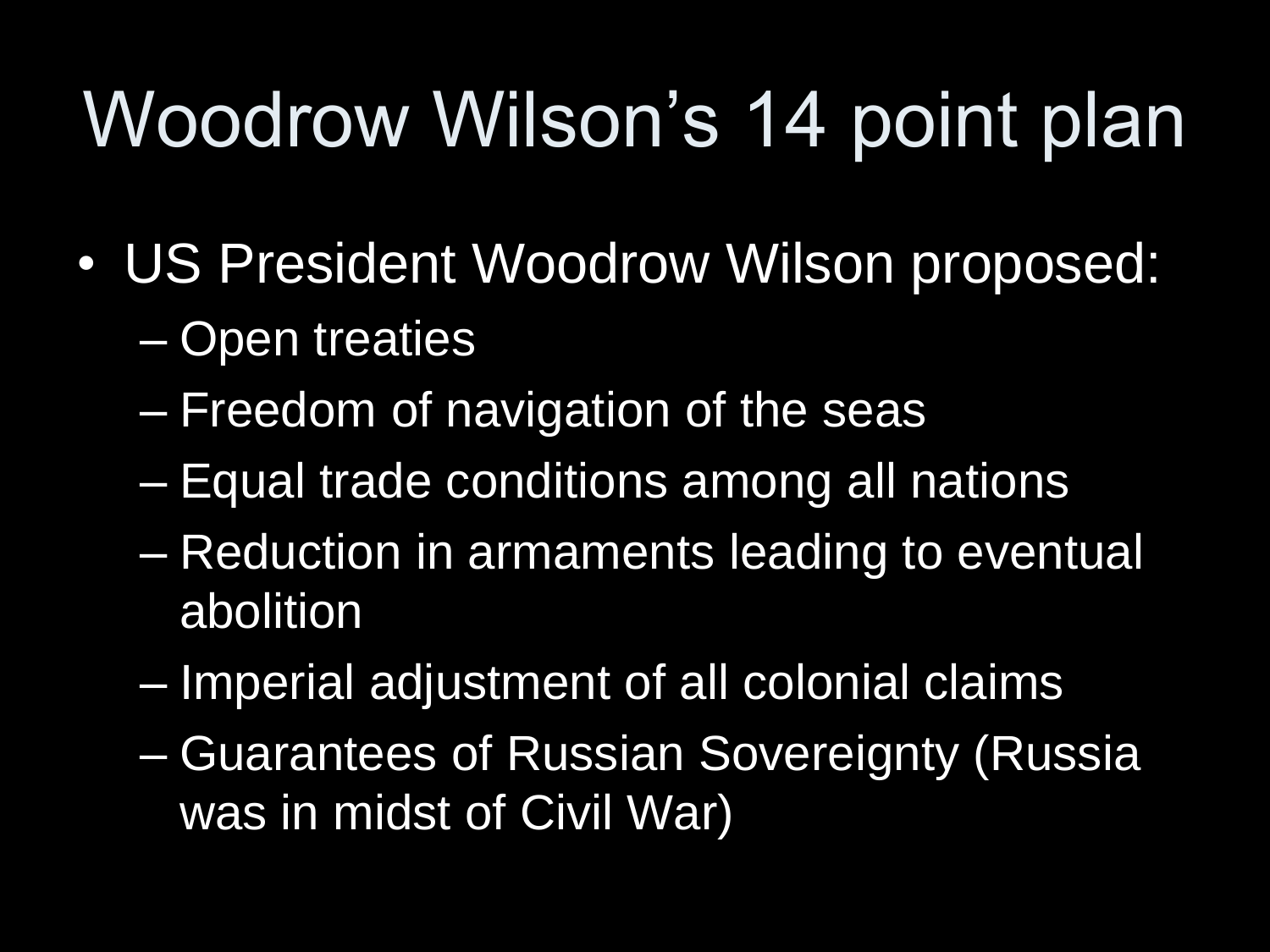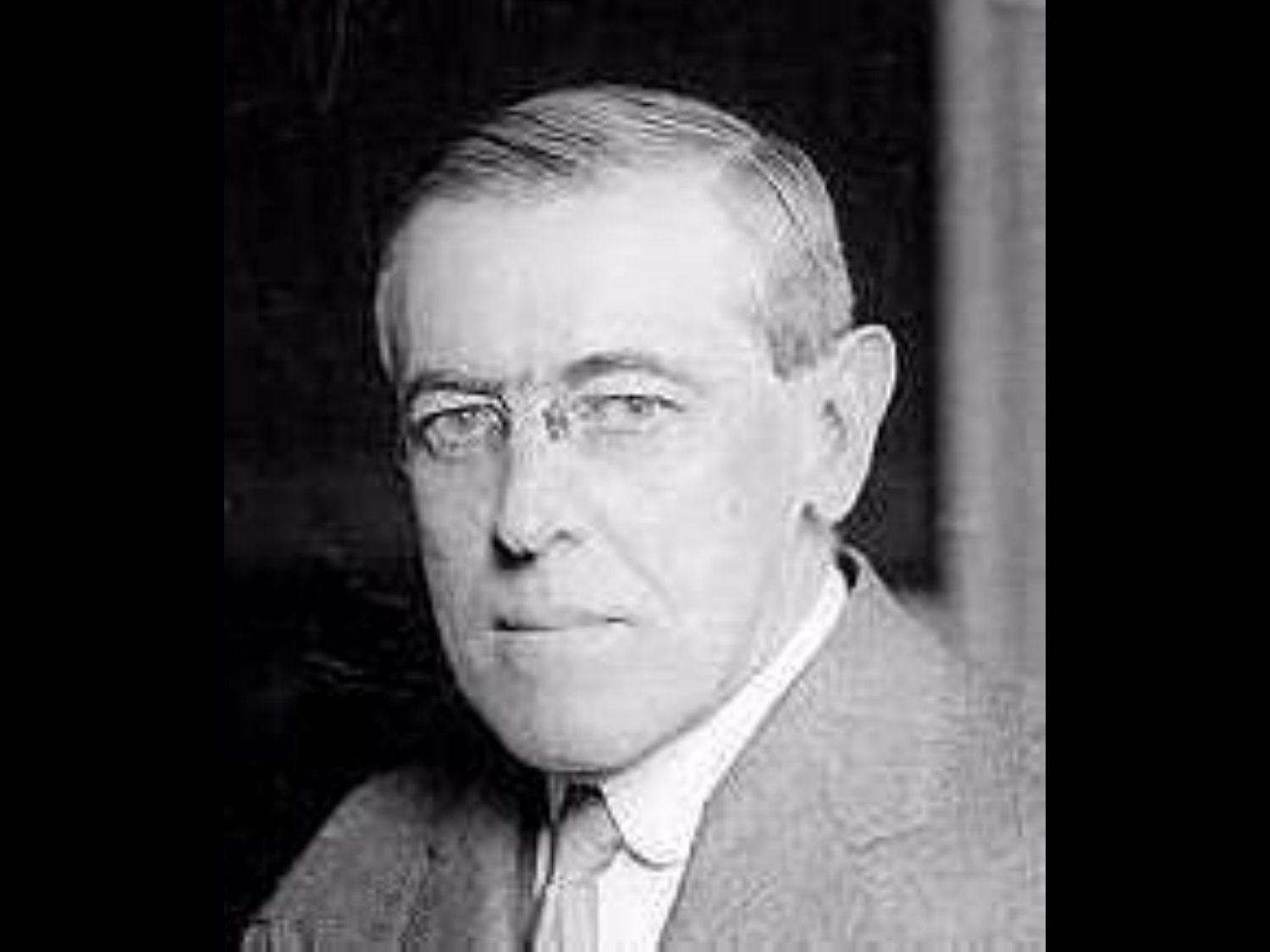# Wilson's 14 points (cont)

- Restoration of Belgium
- **Return of Alsace-Lorraine to France**
- Readjustment of Italian frontiers
- **Assurance for the autonomy of the nationalities of Austria-Hungary**
- **Division of nationality in the Balkans (new states)**
- **Guarantee for autonomy of nationalities under Turkish rule**
- **Independent Poland**
- **Association to guarantee peace (League of Nations)**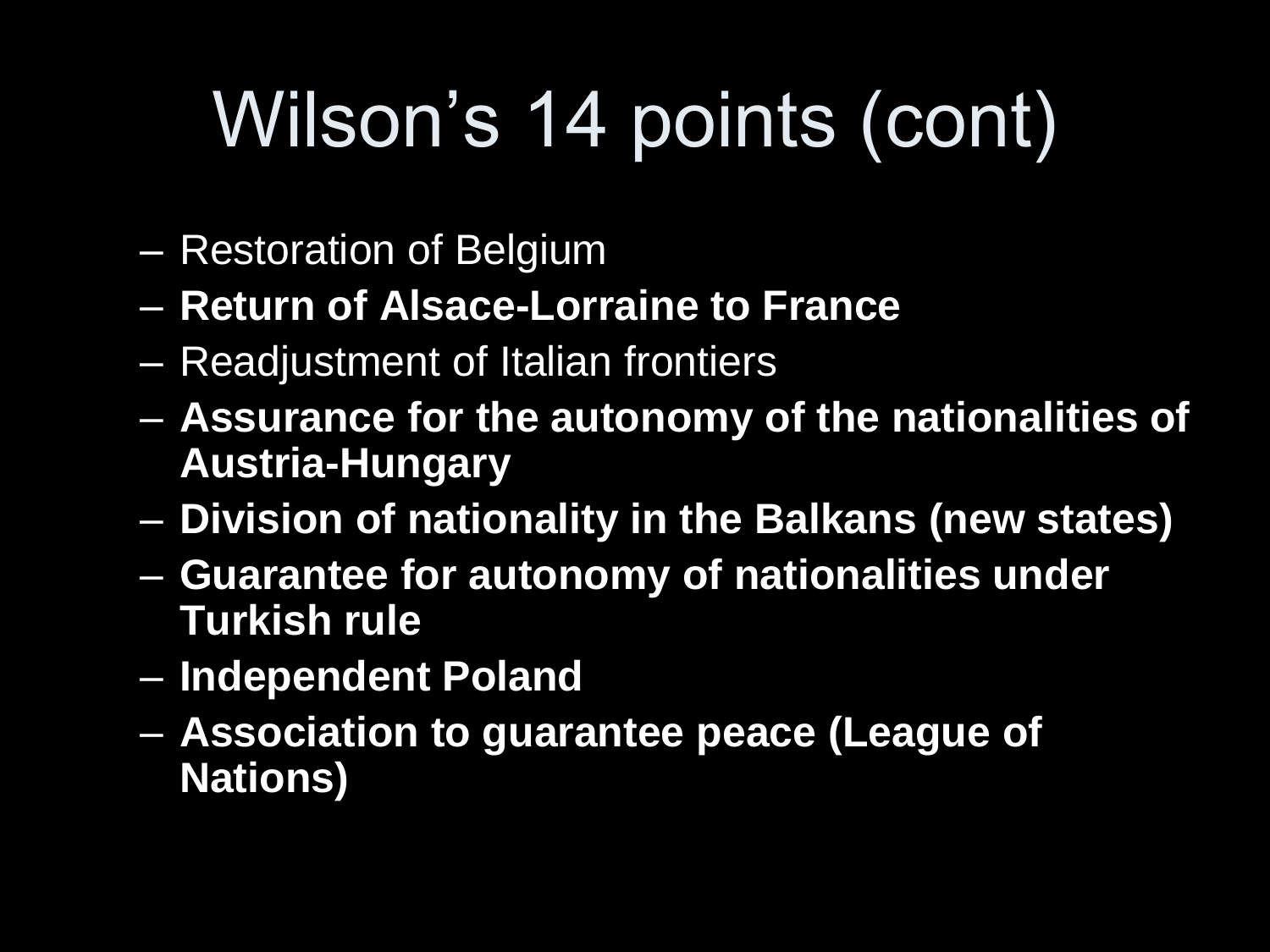# The Peace Treaty

- Germany to take full responsibility for war
	- 33 billion mark indemnity to France and Britain
	- Demilitarization of Germany
	- Germany had to sign "War Guilt" clause
	- German colonies turned over to League of Nations (turned into Mandates)
	- France and Britain wanted *harshest* settlement for Germany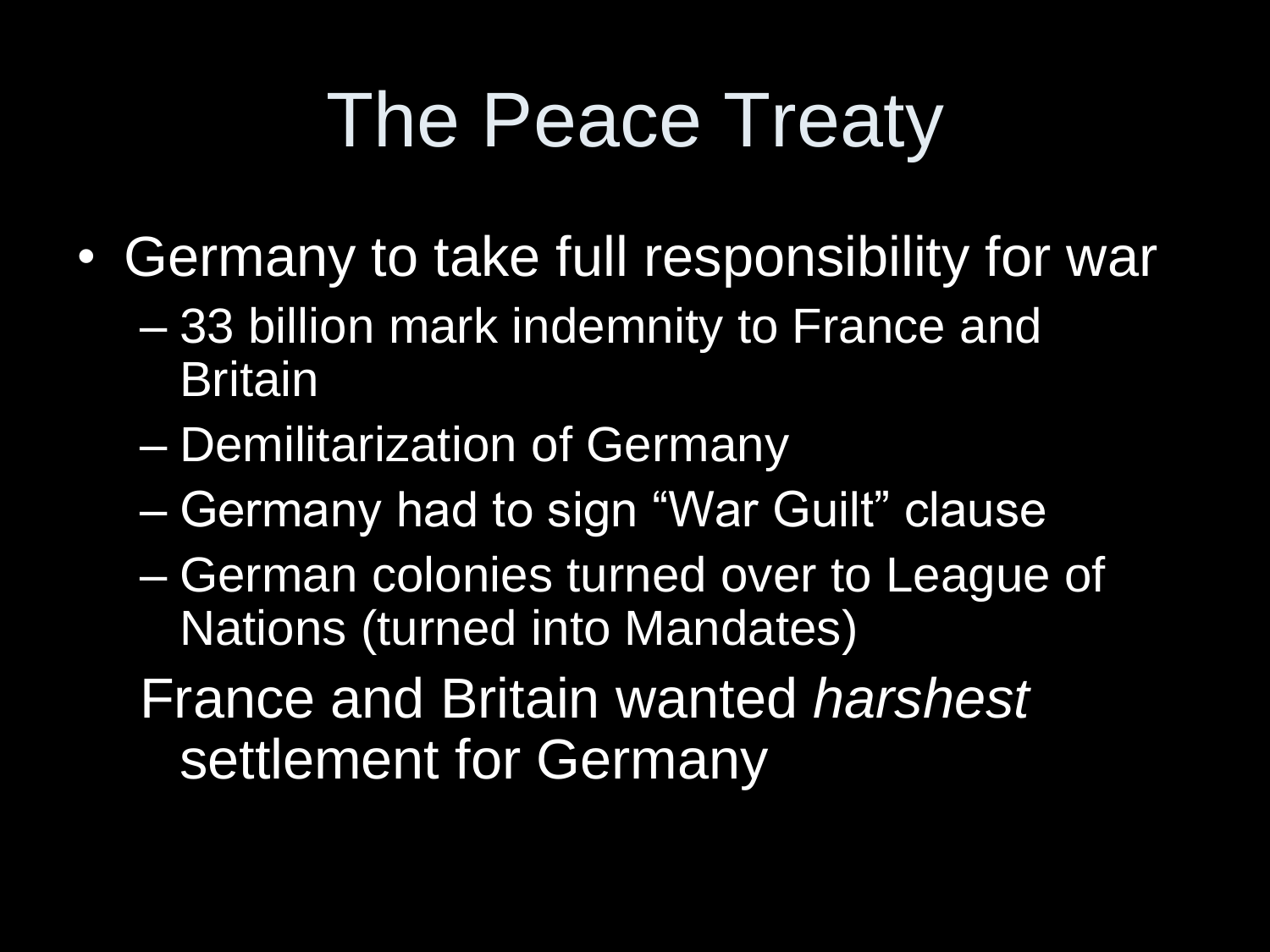# The Peace Treaty

- Treaty of Versailles (1919) a bad compromise
	- Ignored Japanese assertion of equality of all races
	- Ignored Pan-African Congress led by WEB **DuBois**
	- Armenian genocide and relocation not adequately addressed
	- Zionists not adequately addressed
	- Germany & Soviet Union could not take part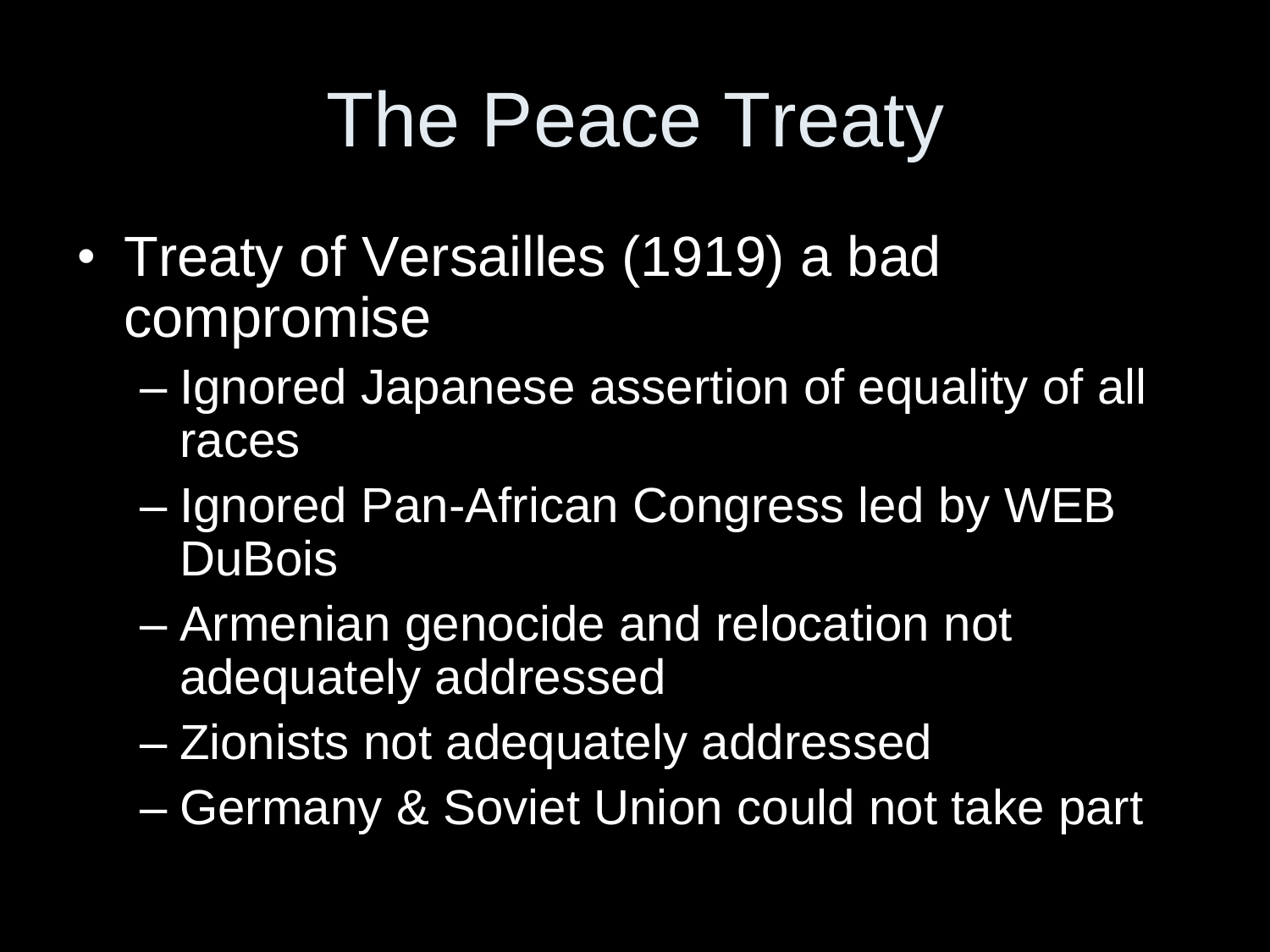